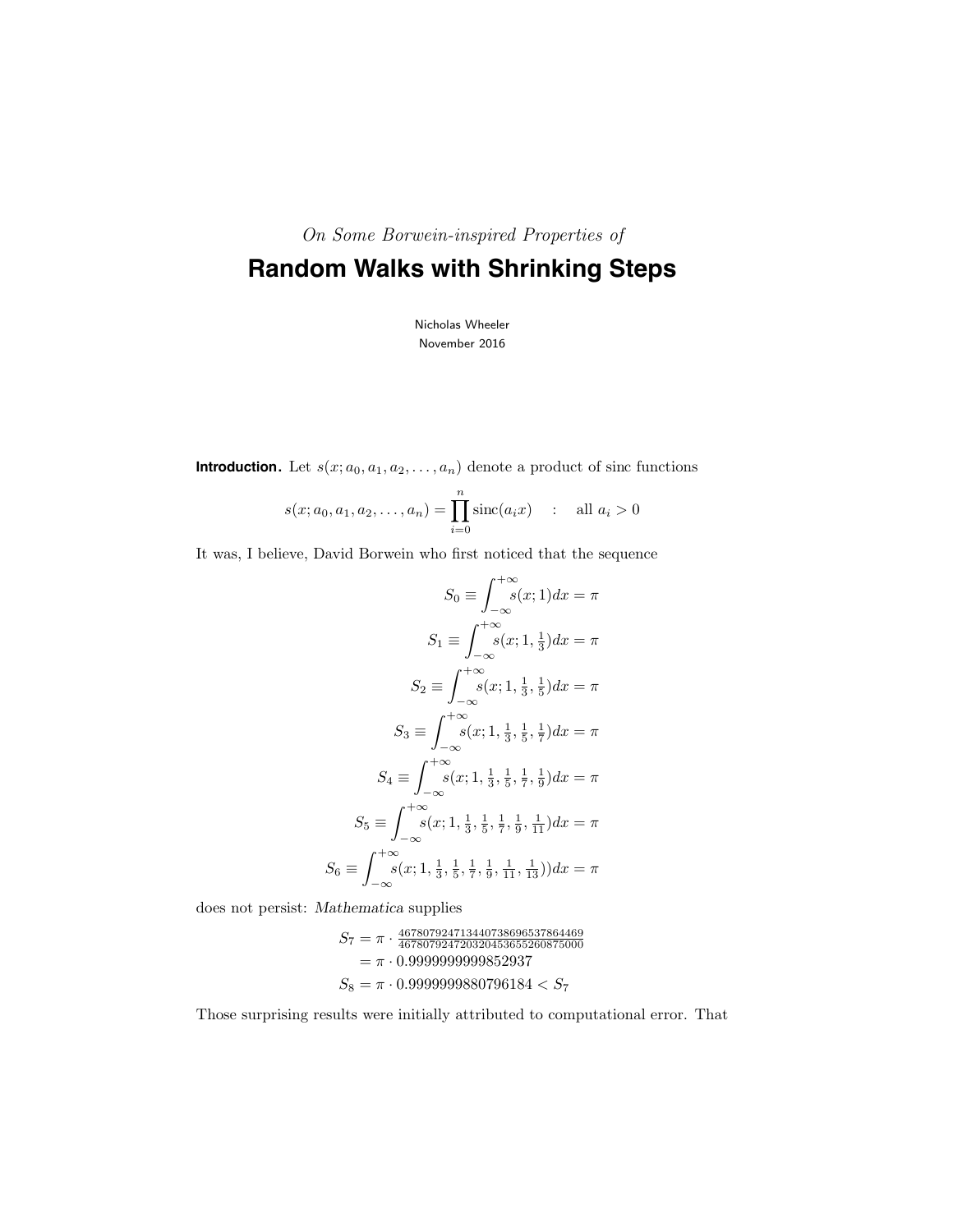### **2 Random walks with shrinking steps**

and why they are real was explained by David and Jonathan Borwein (father and son) in an intricate paper<sup>1</sup> the simplified essentials of which are presented in a paper by Hanspeter Schmid<sup>2</sup>, from whom I now borrow.

The function  $sinc(ax)$  is the Fourier transform of the centered box function of semi-width  $a$  and unit area (therefore of height  $1/2a$ ):

$$
B(y;a) \equiv \begin{cases} (1/2a) & : \quad -a \leq y \leq a \\ 0 & : \quad \text{otherwise} \end{cases}
$$
\n
$$
\int_{-\infty}^{+\infty} B(y;a)e^{-ixy}dy = \frac{1}{2a} \int_{-a}^{+a} e^{-ixy}dy = \frac{\sin(ax)}{ax} \equiv \text{sinc}(ax)
$$

Fourier inversion gives

$$
B(y;a) = \frac{1}{2\pi} \int_{-\infty}^{+\infty} \operatorname{sinc}(ax) e^{ixy} dx
$$

This result (note that  $sinc(ax)$  is even) can be rendered

$$
2\pi B(y, a) = \int_{-\infty}^{+\infty} \operatorname{sinc}(ax) e^{-iyx} dx
$$

which presents the box function

$$
\beta(y;a) \equiv 2\pi B(y;a) = \begin{cases} (\pi/a) & : & -a \leq y \leq a \\ 0 & : & \text{otherwise} \end{cases}
$$

as the direct Fourier transform of  $sinc(ax)$ . Setting  $y = 0$  we therefore have (in the case  $a = 1$ )

$$
\int_{-\infty}^{+\infty} \operatorname{sinc}(x) dx = \beta(0; 1) = \pi
$$

To evaluate the Borwein integral of next higher order we use the fact that the Fourier integral of a product is the convolution of the Fourier transforms of the factors. Thus

$$
\int_{-\infty}^{+\infty} \operatorname{sinc}(x) \cdot \operatorname{sinc}(\frac{1}{3}x) dx = \beta(y, 1) * \beta(y, \frac{1}{3})\Big|_{y=0}
$$

where Mathematica supplies

$$
\beta(y,1) * \beta(y,\frac{1}{3}) = \frac{1}{2\pi} \int_{-\infty}^{+\infty} \beta(z,1) \beta(z-y,\frac{1}{3}) dz
$$
  
= 
$$
\frac{1}{2\pi} \begin{cases} (4+3y)\pi^2 & : & -\frac{4}{3} < y \leq -\frac{2}{3} \\ 2\pi^2 & : & -\frac{2}{3} < y \leq +\frac{2}{3} \\ (4-3y)\pi^2 & : & +\frac{2}{3} < y \leq +\frac{4}{3} \\ 0 & : & \text{elsewhere} \end{cases}
$$
  
=  $\pi$  at  $y = 0$ 

<sup>1</sup> "Some remarkable properties of sinc and related integrals," The Ramanujan Journal 6, 73–89 (2001). The authors acknowledge "useful discussions" with (among others) Richard Crandall.

<sup>2</sup> "Two curious integrals and a graphic proof," Elemente der Mathematik 69, 11–17 (2014).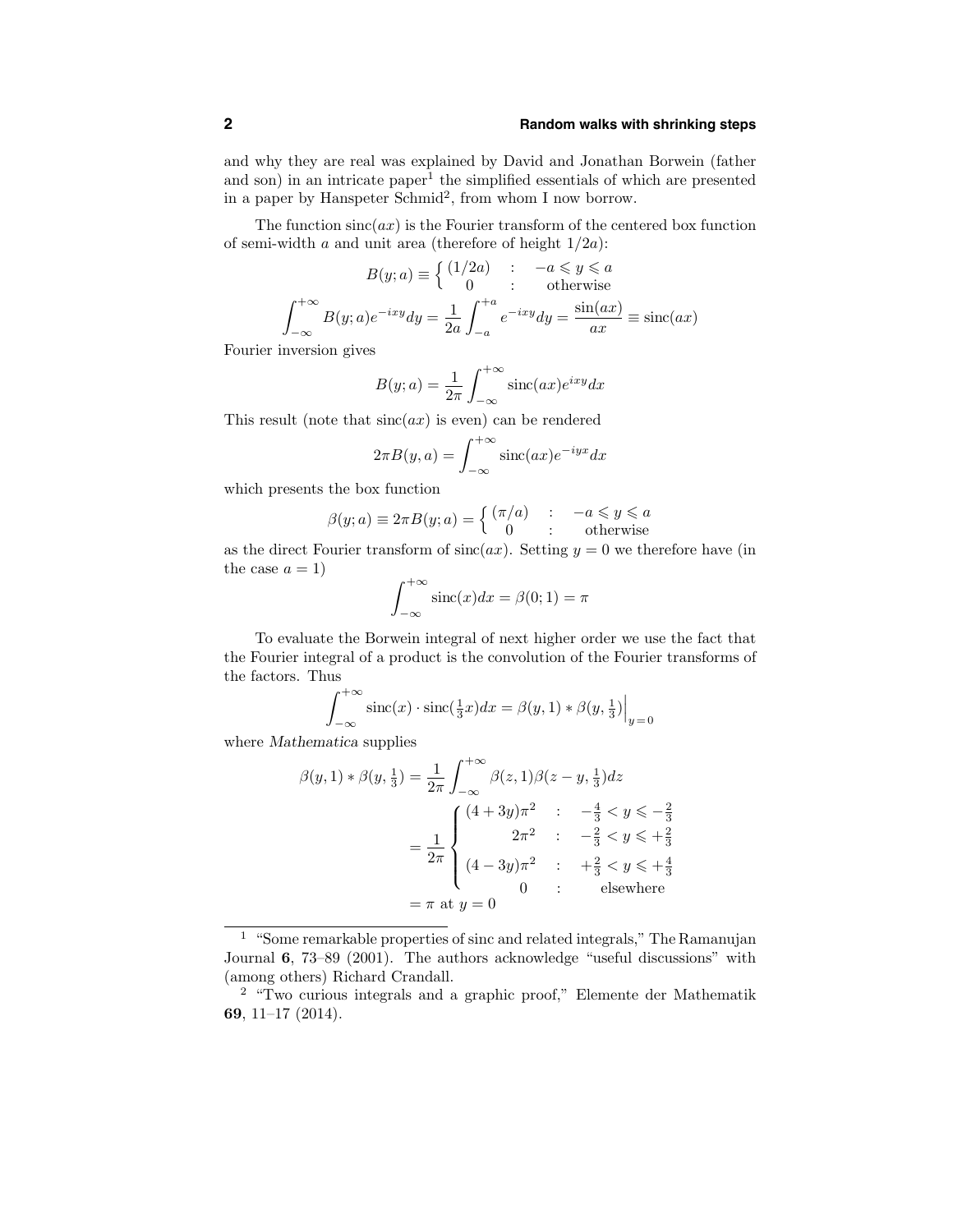# **Introduction 3**

which when plotted (FIGURE 4) is seen to have the form of a truncated pyramid (an "eroded" rectangle), with height  $\pi$  and area  $2\pi$  identical to those of  $\beta(y; 1)$ . "Erosion" occurs because

$$
\beta(y; 1, \frac{1}{3}) \equiv \beta(y, 1) * \beta(y, \frac{1}{3})
$$

reports the result of averaging  $\beta(y; 1)$  over a sliding base of semi-width  $\frac{1}{3}$ , which has reduced the width of the π-plateau from 1 to  $1 - \frac{1}{3} = \frac{2}{3}$ . The function  $\beta(y; 1, \frac{1}{3})$  was seen to be defined segmentally, with junction points at

$$
\left\{-1-\frac{1}{3},-1+\frac{1}{3},+1-\frac{1}{3},+1+\frac{1}{3}\right\} = \left\{\pm 1 \pm \frac{1}{3}\right\}
$$

In next higher order we obtain the segmental function

$$
\beta(y; 1, \frac{1}{3}, \frac{1}{5}) \equiv \beta(y, 1) * \beta(y, \frac{1}{3}) * \beta(y, \frac{1}{5})
$$
\n
$$
\begin{cases}\n\frac{\pi^2}{60} (529 + 690y + 225y^2) & \cdots & -\frac{23}{15} < y < -\frac{17}{15} \\
\pi^2 (4 + 3y) & \cdots & \cdots & -\frac{17}{15} < y < -\frac{13}{15} \\
\frac{\pi^2}{60} (71 - 210y - 225y^2) & \cdots & -\frac{13}{15} < y < -\frac{7}{15} \\
2\pi^2 & \cdots & -\frac{7}{15} < y < +\frac{7}{15} \\
\frac{\pi^2}{60} (71 + 210y - 225y^2) & \cdots & +\frac{7}{15} < y < +\frac{13}{15} \\
\pi^2 (4 - 3y) & \cdots & +\frac{13}{15} < y < +\frac{17}{15} \\
\frac{\pi^2}{60} (529 - 690y + 225y^2) & \cdots & +\frac{17}{15} < y < +\frac{23}{15} \\
0 & \cdots & \text{elsewhere}\n\end{cases}
$$

with junction points at  $\{\pm 1 \pm \frac{1}{3} \pm \frac{1}{5}\}\$ . So it goes. The junction points of  $\beta(y; 1, \frac{1}{3}, \frac{1}{5}, \ldots, \frac{1}{2n+1})$  fall at fall at

$$
\left\{\pm 1 \pm \frac{1}{3} \pm \frac{1}{5} \pm \cdots \pm \frac{1}{2n+1}\right\}
$$

and the semi-width of the  $\pi$ -plateau is shrinks according to the scheme

$$
1 = 1
$$
  
\n
$$
1 - \frac{1}{3} = \frac{2}{3}
$$
  
\n
$$
1 - \frac{1}{3} - \frac{1}{5} = \frac{7}{15}
$$
  
\n
$$
1 - \frac{1}{3} - \frac{1}{5} - \frac{1}{7} = \frac{34}{105}
$$
  
\n
$$
1 - \frac{1}{3} - \frac{1}{5} - \frac{1}{7} - \frac{1}{9} = \frac{67}{315}
$$
  
\n
$$
1 - \frac{1}{3} - \frac{1}{5} - \frac{1}{7} - \frac{1}{9} - \frac{1}{11} = \frac{422}{3465}
$$
  
\n
$$
1 - \frac{1}{3} - \frac{1}{5} - \frac{1}{7} - \frac{1}{9} - \frac{1}{11} - \frac{1}{13} = \frac{2021}{45045}
$$
  
\n
$$
1 - \frac{1}{3} - \frac{1}{5} - \frac{1}{7} - \frac{1}{9} - \frac{1}{11} - \frac{1}{13} - \frac{1}{15} = -\frac{982}{45045}
$$

The occurance of the minus sign signifies that the  $\pi$ -plateau has been eroded away. We have traced the Borwein phenomenon to a property of convoluted box functions, and more specifically to

$$
\beta(y; 1, \frac{1}{3}, \frac{1}{5}, \dots, \frac{1}{2n+1})\Big|_{y=0} = \pi
$$
 :  $n = 0, 1, 2, 3, 4, 5, 6$   
<  $\pi$  :  $n = 7, 8, 9, \dots$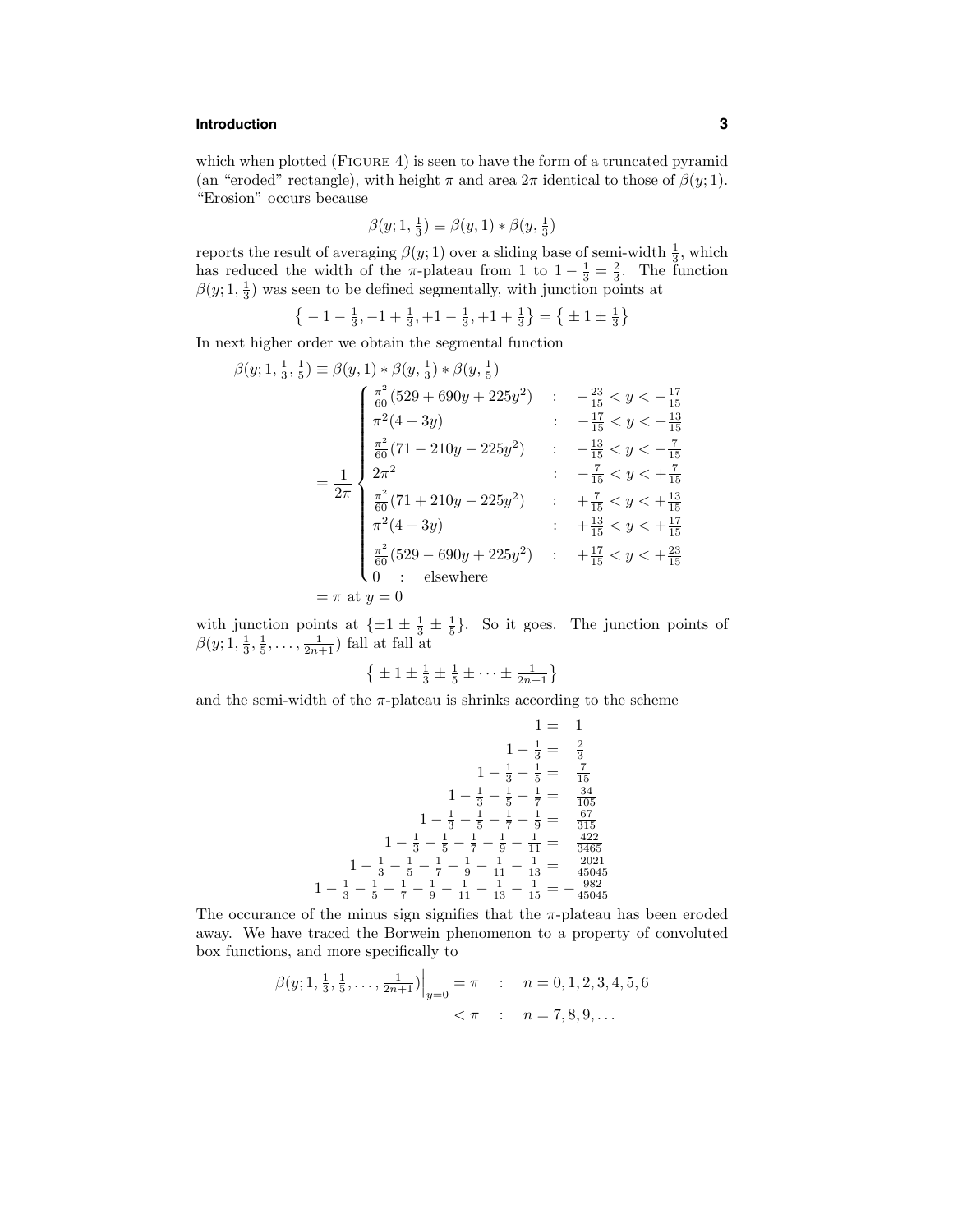Borwein & Borwein establish more generally that

$$
S_{\nu} \equiv \int_{-\infty}^{+\infty} s(x; a_0, a_1, a_2, \dots, a_{\nu}) dx = \beta(0; a_0, a_1, a_2, \dots, a_{\nu})
$$
  
=  $\pi$  :  $a_0 - \sum_{i=1}^{\nu} a_i \le 0$  (1)  
<  $S_{\nu-1}$  : otherwise

Let the sequence  $\{a_0, a_1, a_2, \ldots\}$  of positive numbers decrease monotonically, let N be the greatest value of  $\nu$  for which (1) is satisfied, and let  $0 \le n \le N$ . Then  $\beta(y; a_0, a_1, a_2, \ldots, a_n)$  is formed by splicing distinct segments, with junction points at  $a_0 \pm a_1 \pm a_2 \pm \cdots \pm a_n$ . It is this fact that provides our point of departure.

**Some elementary general principles.** Assume  $a_i \leq a_{i+1}$   $(i = 0, 1, 2, \ldots)$ . Then

 $a_0 \pm a_1 \pm a_2 \pm \cdots \pm a_n$ 

describes the  $2^n$  possible terminal points  $\mathbb{Y}_n = \{y_1, \ldots, y_{2^n}\}$ —some of which may be coincident— of a walker who, starting from the origin  $(y = 0)$ , takes a step of length  $a_0$  to the right, then a step of shorter length  $a_1$  to the right or left, then... until finally a shortest step of length  $a_n$  to the right or left. The firststep -to-the-right convention—originally motivated by the Borwein result—is sometimes illuminating, but sometimes not. Its abandonment results in walks of the more symmetric construction

$$
\pm a_0 \pm a_1 \pm a_2 \pm \cdots \pm a_n
$$

To speak of the probability that the walker will, after n steps, stand on a designated element of  $\mathbb{Y}_n$  (*i.e.*, to construct a probability density function) it is necessary to assign right/left probabilities to each successive choice point  $\pm$ . In the one-dimensional literature<sup>3</sup> it is almost invariably assumed (as henceforth in this paper) that the walker always steps right/left with equal probability.

In the theory of random walks in several dimensions one encounters much greater variability in this regard; diverse probability distribution functions are used to determine next-step direction and length. By this means one can, for example, model ordinary and fractional diffusion. Walks in phase space, with next-step probabilities taken from local structure of the Hamiltonian, can—as I have shown elsewhere—be used to construct a "stochastic classical mechanics." Walks on resistive networks, thought of as graphs, with probabilities determined by the conductances of the edges that radiate from each node, can

<sup>3</sup> See, for example, Kent E. Morrison,"Random walks with decreasing steps," available on the web (1998); P. L. Krapivsky & S. Redner, "Random walks with shrinking steps," AJP 72, 591–598 (2004) and papers cited there. A popular account of the essentials of the K&R paper can be found in §15.2 of Paul Nahin, Mrs. Perkins's Electric Quilt (2009).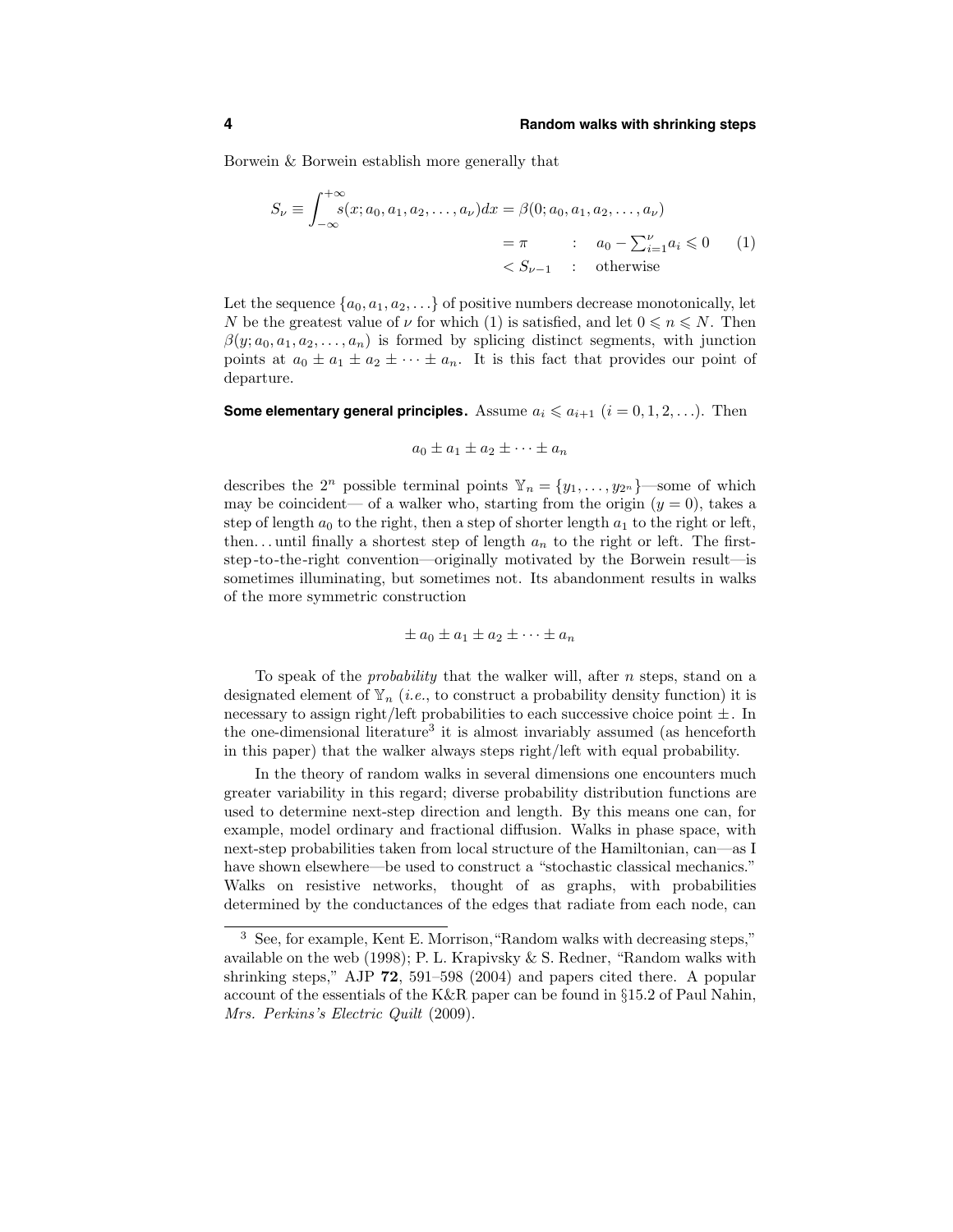### **Co-terminal harmonic walks 5**

be used to reproduce Kirchhoff's laws, as was first remarked by S. Kakutani.<sup>4</sup> Some of the topics mentioned above are illustrated in "Some Miscellaneous Adventures in Experimental Mathematical Physics," notes (in the form of a Mathematica notebook) of a Reed College physics seminar presented on 9 November 2011. The title was intended to bring to mind the "experimental mathematics" of which Jonathan and Peter Borwein were (in collaboration with—among others—Richard Crandall) founding fathers.

The qualitative features of random walks are most readily exposed by simulation, and it is usually only in the wake of features thus brought to light that one undertakes analytical work. Simulated construction of the endpoints of populations of n-step one-dimensional walks can be produced by the command

$$
\mathtt{Walks} = \mathtt{Table[}\sum_{k=0}^{n} \mathtt{RandomChoice[\{-1,1\}]a}_{k}, \{\#\}]
$$

where  $\#$  specifies the number of walks to be included in the simulated population. The subsequent command Union produces an ordered list of all the distinct endpoints in the sample, but here a cautionary word is in order: the meaning of "distinct" is contingent upon Mathematica's management of round-off errors (as we will have occasion to observe). If the subsequent command Length announces  $2^n$  one is assured that the sample was large enough to produce instances of all possible such walks. If, on the other hand, Length persists in announcing  $\nu < 2^n$  even when # is substantially increased one can infer that one has in hand a complete set of walks some members of which have coincident endpoints. The origins of such "co-terminality" will be one of our main concerns.

Authors are most commonly interested in the distribution of the endpoints in the sample. To that end, divide the interval bounded by  $\pm W$ —here

$$
W = \sum_{k=0}^{n-1} a_k
$$
 sets the bound on an *n*-step walk

into (say) 1000 subintervals ("bins") of width  $w = \frac{2}{1000}W$  and use the command BinCounts[Walks,  $\{-W, W, w\}$ ] to distribute the endpoint data among the bins (it is, for this purpose, essential to increase the sample size # to a large number). Use ListPlot to display the resulting distribution, which when suitably normalized becomes the probability distribution.<sup>5</sup>

**Co-terminal harmonic walks.** I will be concerned in these pages not with the probabilistic distribution of endpoints (though some such distributions will be included among the figures) but  $(i)$  with circumstances that give rise to the

<sup>5</sup> Note that the shape of the distribution depends critically on the bin width. If  $w$  is made too small the distribution reduces to an array of discrete spikes.

<sup>&</sup>lt;sup>4</sup> "Markov processes and the Dirichlet problem," Proc. Jap. Acad. **21**, 227– 233 (1945); the subject is developed in elaborate detail in Peter G. Doyle & J. Laurie Snell, Random Walks and Electric Networks (1984), now available on the web as a free pdf download.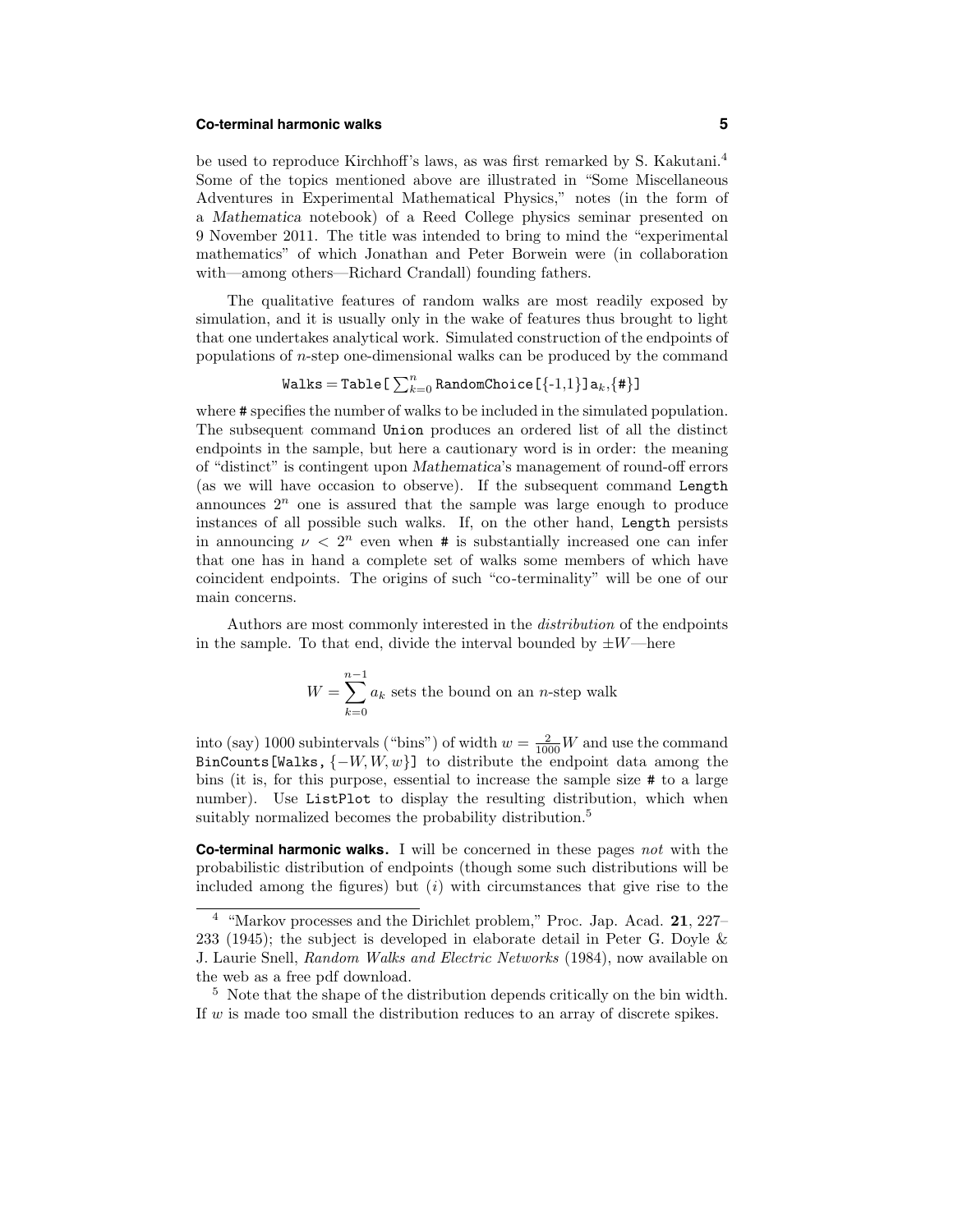occurance of *n*-step walks with **coincident endpoints**, and  $(ii)$  with certain patterns that emerge when one looks to the intervals that separate next-nearest endpoints. I restrict my attention to walks in which the sequence of step -lengths progress either harmonically or geometrically.

HARMONIC  $n\text{-}s\text{TEP}$  WALKS

Set

$$
a_k = \frac{1}{pk + q} \quad : \quad pq \neq 0
$$

The resulting sequence  ${a_k}$  is "harmonic" because each element (after the first) is the harmonic mean (*i.e.*, the reciprocal of the arithmetic mean of the reciprocals) of its nearest neighbors:

$$
a_k = \left[\frac{1}{2}\left(\frac{1}{a_{k-1}} + \frac{1}{a_{k+1}}\right)\right]^{-1}
$$

From

$$
\int_1^n \frac{1}{p k + q} dk = p^{-1} \log \frac{p n + q}{p + q}
$$

we infer that all such sequences diverge, if with logarithmic slowness; *i.e.*, that all harmonic *n*-step walks are unbounded in the limit  $n \to \infty$ .

UNIFORM *n*-STEP WALKS Set  $p = 0, q = 1$ . Obtain  $\{a_k\} = \{1, 1, 1, \ldots\}$ which gives rise to the simplest of all random walks, one in which every step has the same unit length. After *n* steps, of which m were to the right and  $n-m$ were to the left, the walker stands at  $y_m = m - (n - m) = 2m - n$ , which is even or odd according as n is. The walker can arrive at  $y_m$  in any of binomially many distinct ways; *i.e.*, by following any of  $\binom{n}{m}$  many distinct co-terminal paths. As n increases the distribution becomes an ever-better approximation to the normal distribution. Such walks model simple one-dimensional diffusion.

BORWEIN *n*-STEP WALKS Set  $p = 2$ ,  $q = -1$ . Obtain  $\int_{a}^{b}$   $\frac{1}{b}$ 

$$
\{a_{k-1}\}_{k>0} = \left\{1, \frac{1}{3}, \frac{1}{5}, \frac{1}{7}, \dots\right\}
$$

which gives rise to Borwein's shrinking step walks. The set of  $2<sup>n</sup>$  n-step Borwein endpoints ranges on a set  $\mathbb{Y}_n$  bounded by  $\pm W$  with

$$
W = 1 + \frac{1}{3} + \frac{1}{5} + \frac{1}{7} + \dots + \frac{1}{2n-1}
$$
  
=  $\frac{1}{2}$  (polygamma $[0, n + \frac{1}{2}]$  - polygamma $[0, \frac{1}{2}]$ )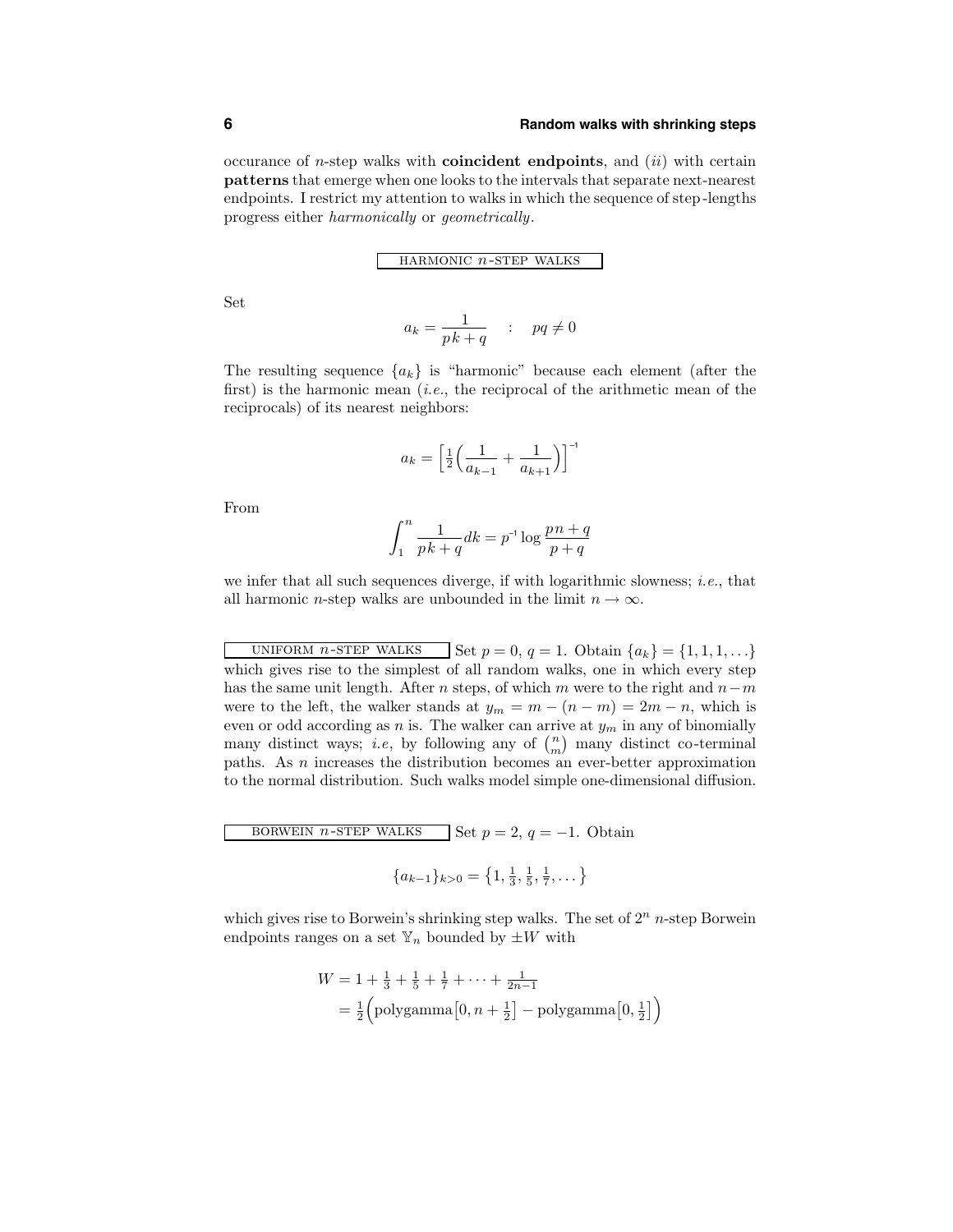### **Co-terminal harmonic walks 7**

The elements of  $\mathbb{Y}_n$  can be determined by a scheme such as the following

$$
+1 + \frac{1}{3} + \frac{1}{5} = +\frac{23}{15} = 1.533333
$$
  
\n
$$
-1 + \frac{1}{3} + \frac{1}{5} = -\frac{7}{15}
$$
  
\n
$$
+1 - \frac{1}{3} + \frac{1}{5} = +\frac{13}{15} = 0.866667
$$
  
\n
$$
-1 - \frac{1}{3} + \frac{1}{5} = -\frac{17}{15}
$$
  
\n
$$
+1 + \frac{1}{3} - \frac{1}{5} = +\frac{17}{15} = 1.133333
$$
  
\n
$$
-1 + \frac{1}{3} - \frac{1}{5} = -\frac{13}{15}
$$
  
\n
$$
+1 - \frac{1}{3} - \frac{1}{5} = +\frac{7}{15} = 0.466667
$$
  
\n
$$
-1 - \frac{1}{3} - \frac{1}{5} = -\frac{23}{15}
$$
  
\n(2)

(note the sign-reversed bilateral symmetry about the midpoint, the origin of which is obvious), but in higher order it is far easier to proceed by simulation.

Accordingly, I created a population of 1,000,000 simulated 15-step Borwein walks (first step to the right). $6$  Members of the population were found to terminate at 16,384 distinct points. But there are  $2^{14} = 16,384$  such walks altogether. Evidently it is impossible for such walks to be co-terminal.

Generally, if walks  $w_{n,1}$  and  $w_{n,2}$  are co-terminal siblings (same set of step lengths, different  $\pm$  choices) then  $A_{\mu} = \frac{1}{2}(w_{n,1} - w_{n,2})$  must be a  $\mu$ -step subwalk  $(\mu \leq n)$  that sums to zero (a "null walk"). Given such an  $A_{\mu}$ , one has

$$
w_{n,1} = \{ +A_{\mu}, \Omega_{n-\mu} \}
$$
  

$$
w_{n,2} = \{ -A_{\mu}, \Omega_{n-\mu} \}
$$

where  $\Omega_{n-\mu}$  refers to any n-step walk from which the elements of  $A_{\mu}$  have been deleted (of which there are  $2^{n-\mu}$ ).

I was led by my experience in the case  $n = 15$  to formulate the following

conjecture : It is impossible from Borwein steps to construct such a null walk  $A_\mu$ .

Ray Mayer promptly supplied a counterexample: he observed that

$$
(1+7) - (3+5) = 0
$$

which when divided by  $1 \cdot 3 \cdot 5 \cdot 7 = 105$  produces

$$
\frac{1}{105} + \frac{1}{15} - \frac{1}{35} - \frac{1}{21} \equiv A_4 = 0
$$
 (3)

<sup>6</sup> Such walks are bounded on the right by

$$
W = 1 + \sum_{k=2}^{15} \frac{1}{2k - 1} = \frac{1}{2} \left( \text{polygamma} \left[ 0, 15 + \frac{1}{2} \right] - \text{polygamma} \left[ 0, \frac{1}{2} \right] \right)
$$
  
= 2.33587

and on the left by  $-0.33587$ .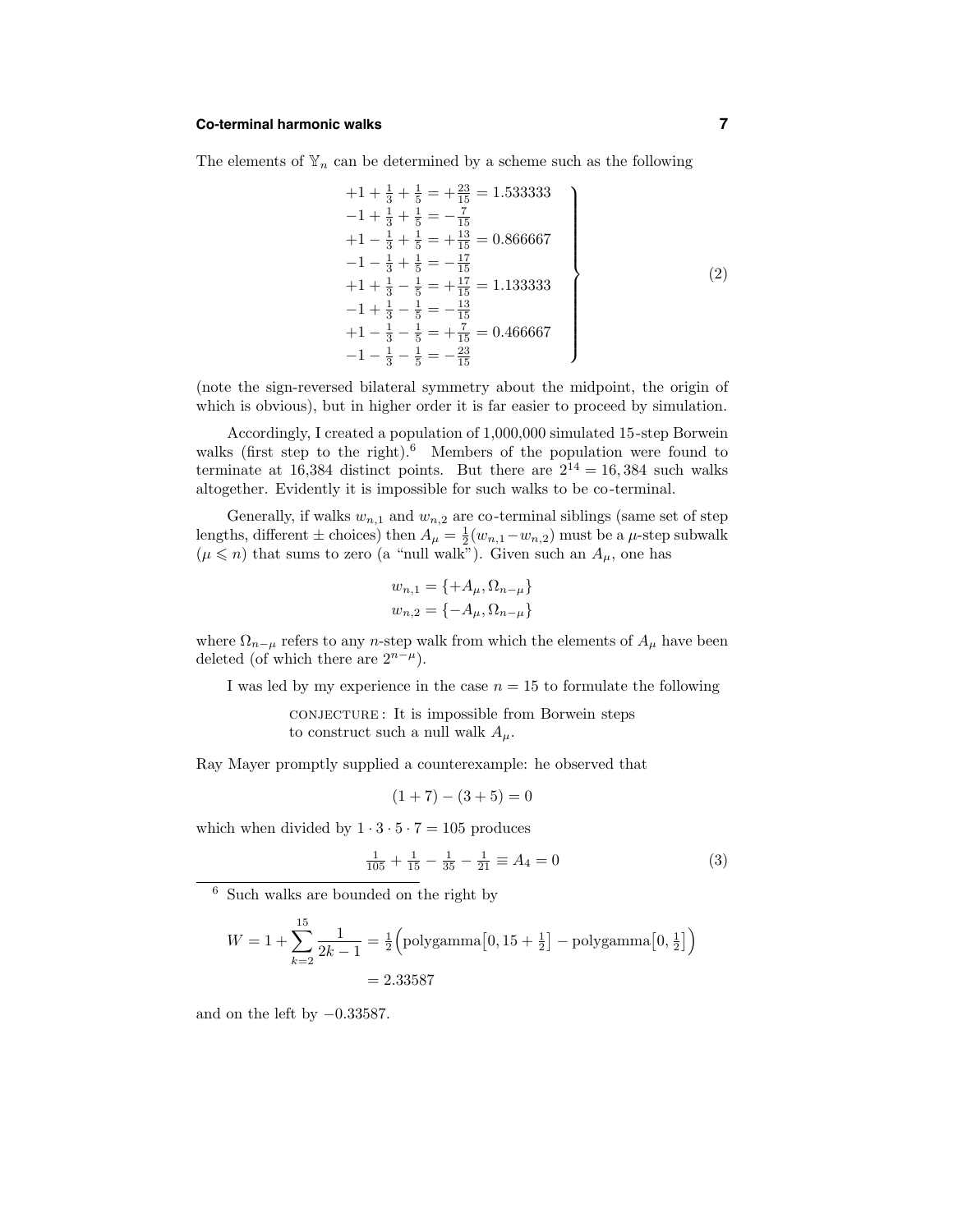# **8 Random walks with shrinking steps**

But  $\frac{1}{105} = \frac{1}{2n-1}$  entails  $n = 53$ , so it is in the 52-step (first-step-to-the-right) Borwein walk that "Ray's identity" (3) first produces co-terminal walks.<sup>7</sup> There are a total of

$$
2^{52} = 4.5036 \times 10^{15}
$$

such walks, so to detect the occurance of such co-terminality one would have to simulate something like  $10^{18}$  52-step walks, which lies beyond the capability of any computer. Yet in that order co-terminality occurs  $2^{52-4} = 2.81475 \times 10^{14}$ times, or in 6.25% of the possible 52-step Borwein walks. These remarks illustrate the hazard latent in experimental mathematics. And the occasionally surprising power of simple analytical argument.

Ray's argument admits of infinite variation. From (for example<sup>8</sup>)

$$
1 + 11 = 3 + 9 = 5 + 7
$$

we are led to the Borwein null walks

$$
A_4 = \frac{1}{27} - \frac{1}{33} - \frac{1}{99} + \frac{1}{297} = 0
$$
  
\n
$$
B_4 = \frac{1}{105} - \frac{1}{135} - \frac{1}{189} + \frac{1}{315} = 0
$$
  
\n
$$
C_4 = \frac{1}{35} - \frac{1}{55} - \frac{1}{77} + \frac{1}{385} = 0
$$

Note that the denominators are all odd, and distinct. And that those null walks are disjoint (can occur simultaneously). The implication is that in Borwein walks of order  $n \geq 384$ , of which there are  $2^{384} = 3.9402 \times 10^{115}$ , we can expect to encounter 8-fold co -terminal walks of the form

$$
\{\pm A_4, \pm B_4, \pm C_4, \Omega_{n-12}\}\
$$

We can, however, expect additional instances of co-terminality to arise similarly from other null walks. It would be difficult to list all the possibilities, and thus to arrive at the total number of distinct endpoints presented by Borwein walks of this or any given order.

SIMPLE HARMONIC *n*-STEP WALKS Set  $p = 1$ ,  $q = 0$ . Obtain the harmonic sequence

$$
\{a_k\} = \left\{1, \frac{1}{2}, \frac{1}{3}, \frac{1}{4}, \dots\right\}
$$

The resulting simple harmonic  $n$ -step walks, if they depart from the origin, are bounded by  $\pm H_n = \pm$ HarmonicNumber[n]. Both  $H_n$  and the associated

<sup>7</sup> We note that, though Borwein walks of ascending order are unbounded, the right bound of such walks (52 steps after a first unit step to the right) lies at 2.96691, not that far beyond the right bound of the 15-step walks considered previously.

<sup>8</sup> Suggested by the Mathematica command Compositions[12,2], which produces 2-element partitions of 12. Or use Partitions[ ] to produce a vast assortment of more complex possibilities. Both commands require installation of the Combinatorica package: Needs["Combinatorica'"].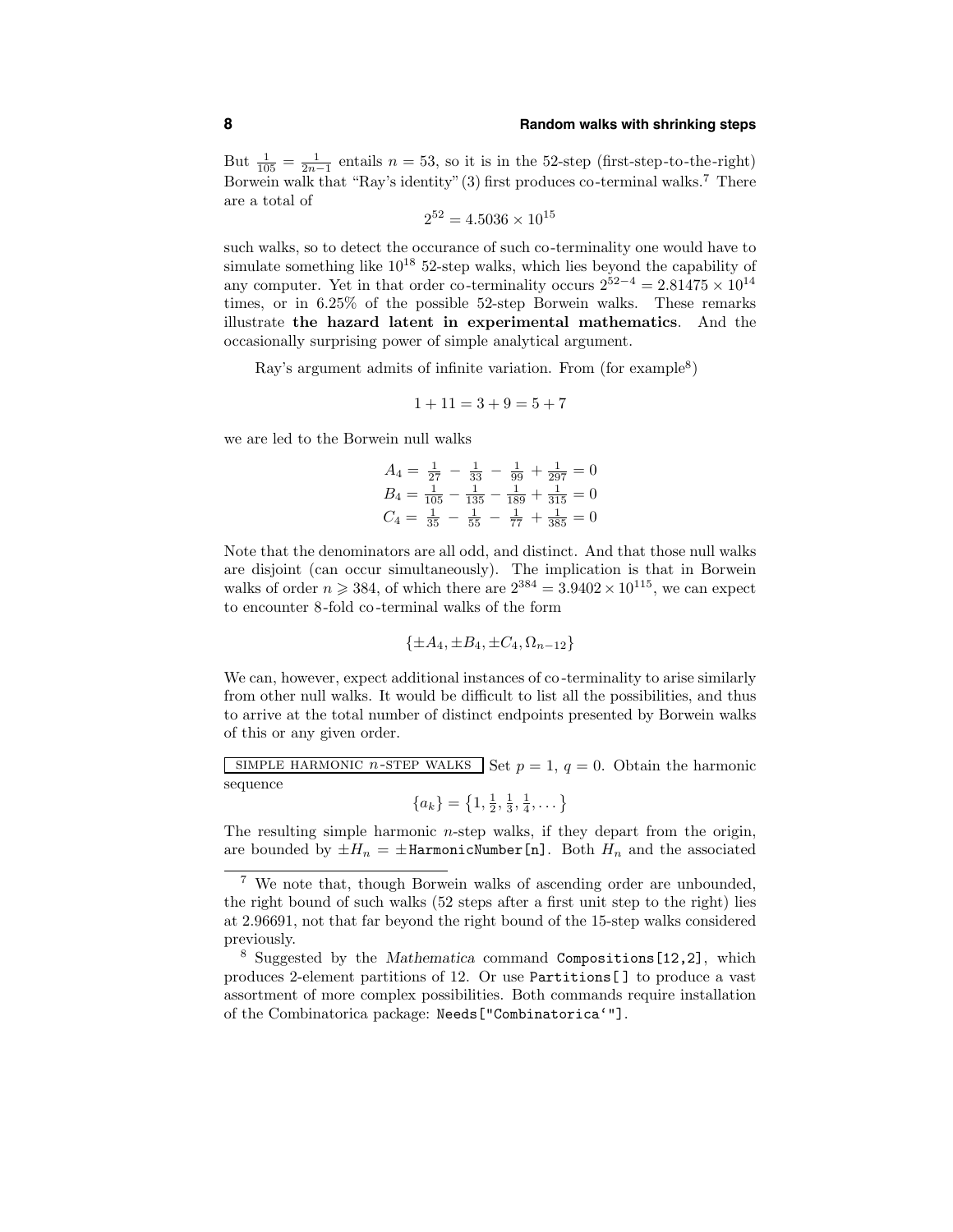# **Co-terminal harmonic walks 9**

infinite series are are subjects which, over the centuries, have generated a vast literature.<sup>9</sup> Here I remark only that simple harmonic walks are walks in which co-terminality is ubiquitous. For let  $\{a, b, c, d\}$  be any set of distinct (positive or negative) integers that sum to zero:

$$
a+b+c+d=0
$$

Division by their product gives

$$
\frac{1}{bcd} + \frac{1}{acd} + \frac{1}{abd} + \frac{1}{abc} = 0
$$
 (3)

where some of the terms will be positive, others negative, and the denominators are distinct. The simplest such construction proceeds from  $1+2-3=0$ , which gives

$$
A_3 = \frac{1}{6} + \frac{1}{3} - \frac{1}{2} = 0
$$

and leads to co-terminal *n*-step harmonic walks for all  $n \geq 6$ . In the case  $n = 6$ there are  $2^6 = 64$  possible walks, among those occur  $2^{6-3} = 8$  co-terminal walks of the form  $\{\pm A_3, \Omega_{6-3}\}\$ . By this reckoning we might expect the set of such walks to possess a total of  $2^6 - 2^3 = 56$  distinct endpoints. Simulation indicates, however, that the actual total is 52. Detailed calculation based upon the 64-element harmonic analog of (2) exposes the existence of the harmonic null walk

$$
E_4 = 1 - \frac{1}{2} - \frac{1}{3} - \frac{1}{6} = 0
$$

which is not of the class (3) So among the set of all 6-step simple harmonic walks we encounter  $2^{6-4} = 4$  co-terminal walks of the form  $\{\pm E_4, \Omega_{6-4}\}.$  Those are distinct from the instances of co-terminality produced by  $A_3$ , so the number of distinct endpoints becomes  $2^6 - 2^3 - 2^2 = 52$ , as observed. For 7-step simple harmonic walks the same argument predicts  $2^7 - 2^4 - 2^3 = 2(2^6 - 2^3 - 2^2)$  $2 \cdot 52 = 104$  distinct endpoints, which is again the number observed.

The case  $E_4$  arises from the circumstance that  $6 = 1 + 2 + 3$  is a "perfect" number," the sum of its proper divisors (excluding itself). The theory of such numbers has ancient roots, but remains in important respects incomplete. Euclid established—remarkably!— that  $q(q + 1)/2$  is an even perfect number whenever q is a Mersenne prime (i.e, prime of the form  $2^p - 1$  with p prime), and Euler proved that all even perfect numbers are of that form. From the primes 2, 3, 5, 7, 13 we are led thus to the perfect numbers

$$
21(22 - 1) = 6
$$
  
\n
$$
22(23 - 1) = 28
$$
  
\n
$$
24(25 - 1) = 496
$$
  
\n
$$
26(27 - 1) = 8128
$$
  
\n
$$
212(213 - 1) = 33550336
$$

<sup>&</sup>lt;sup>9</sup> See, for example, Julian Havil, *Gamma: Exploring Euler's Constant* (2003).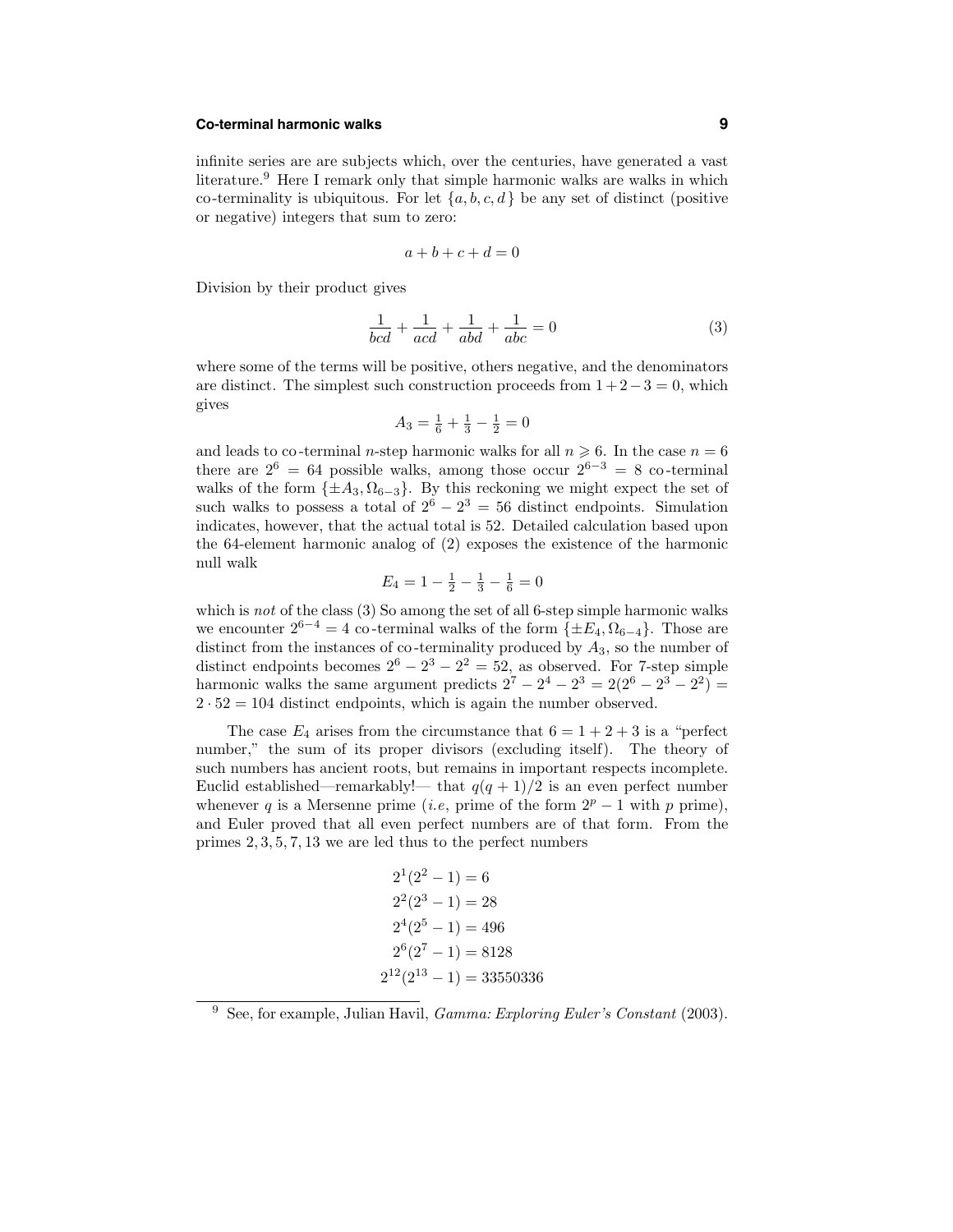### **10 Random walks with shrinking steps**

But not every number of the form  $2^p - 1$  is prime  $(2^{11} = 23 \cdot 89)$ . It is not known whether the number of Mersenne primes is finite or infinite (so whether the number of even perfect numbers is finite or infinite), and it is not known whether there exist *any* odd perfect numbers.<sup>10</sup> Using the command Divisors to obtain lists of the proper divisors of successive perfect numbers, we obtain (for example)

$$
E_6 = 1 - \frac{1}{2} - \frac{1}{4} - \frac{1}{7} - \frac{1}{14} - \frac{1}{28} = 0
$$

which contributes to the co-terminality of  $n$ -step simple harmonic walks only for  $n \geqslant 28$ .

**Co-terminal geometric walks.** We turn our attention now from walks in which step-length values increment harmonically to walks in which they increment geometrically

$$
a_k = \lambda^k \quad : \quad \lambda > 0
$$

The sequence  $\{\lambda^k\}$  diverges if  $\lambda > 1$ , and so do the series  $\sum_{k=0}^{\infty} \lambda^k$  and the associated random walks  $\pm \lambda^0 \pm \lambda^1 \pm \lambda^2 \pm \cdots \pm \lambda^{n-1} : n \to \infty$ . We restrict our attention to convergent cases:  $\lambda < 1$ .

Convergent geometric *n*-step walks are bounded by  $\pm W_n(\lambda)$  with

$$
W_n(\lambda) = \frac{1 - \lambda^{n+1}}{1 - \lambda} < \frac{1}{1 - \lambda} = W_\infty(\lambda)
$$

The  $2^n$  endpoints of such walks live (if  $0 < \lambda < \frac{1}{2}$ ) within an interval that encloses the interval  $[-1, +1]$  and is contained within the interval  $[-2, +2]$ ; the set  $\mathbb{Y}_n$  of such points becomes, as Krapivsky & Redner demonstrate,<sup>3</sup> a Cantor set in the limit  $n \to \infty$ , with the consequence that the asymptotic distribution of those points cannot be graphed.

Krapivsky & Redner assert also that—by an elementary argument, and as simulations (FIGURE 31) appear to confirm—in the critical case  $\lambda = \frac{1}{2}$  the asymptotic distribution is  $flat$  on the interval  $[-2, +2]$ .

$$
28 = 1 + 2 + 3 + 4 + 5 + 6 + 7
$$
  
\n
$$
= 13 + 33
$$
  
\n
$$
496 = 1 + 2 + 3 + \dots + 29 + 30 + 31
$$
  
\n
$$
= 13 + 33 + 53 + 73
$$
  
\n
$$
8128 = 1 + 2 + 3 + \dots + 125 + 126 + 127
$$
  
\n
$$
= 13 + 33 + 53 + 73 + 93 + 113 + 133 + 153
$$
  
\n
$$
33550336 = 1 + 2 + 3 + \dots + 8189 + 8190 + 8191
$$
  
\n
$$
= 13 + 33 + 53 + \dots + 1233 + 1253 + 1273
$$

<sup>&</sup>lt;sup>10</sup> It is, however, known (as of 2012) that the least odd perfect number—if it exists—is greater than  $10^{1500}$ . Among the many remarkable properties of even perfect numbers I note only that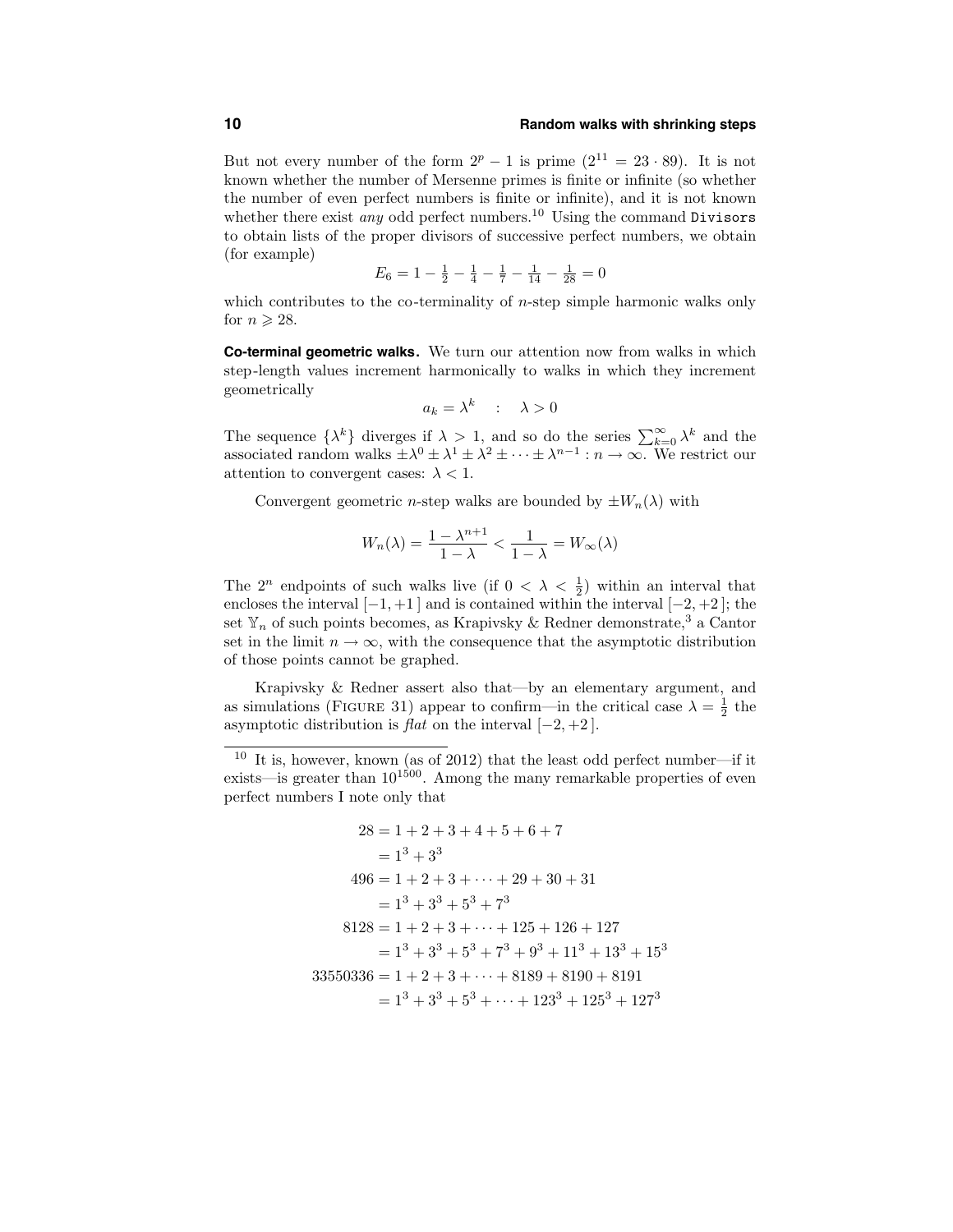### **Co-terminal geometric walks 11**

So it is with particular interest that we look cases with  $\frac{1}{2} < \lambda < 1$ . To demonstrate the characteristic features of typical cases, K&R look by simulation to the distribution that results from arbitrarily setting  $\lambda = 0.74$ . As a first step toward reproduction of their figure, I simulated 500,000 15-step (first-stepto-the-right) geometric walks with  $\lambda$  set to that valu (such walks are bounded on the right by 3.81506, which in the asymptotic limit becomes 3.84615) and found that those walks possessed 16,384 distinct endpoints. But  $2^{14} = 16,384$ , so none of those  $2^{14}$  geometric walks are co-terminal. On the basis of such evidence I was led to formulate the following

> CONJECTURE: For no distinct  $\{p, q, \ldots, r\}$  (and implicitly for no  $\lambda$ ) can  $\lambda^p \pm \lambda^q \pm \cdots \pm \lambda^r = 0$ ; *i.e.*, null geometric walks do not exist.

Once again, Ray Mayer promptly supplied a counterexample, of which I provide the simplest instance.

Look to the polynomial  $f(\lambda) = \lambda^2 + \lambda - 1$ . Immediately  $f(0) < 0$  and  $f(1) > 1$ , so  $f(x)$  must possess a real root in the interval  $(0, 1)$ . That root is in fact given by

$$
\lambda = \frac{\sqrt{5} - 1}{2} = \frac{1}{\text{GoldenRatio}} = 0.6180339887
$$
 (4)

which, as it happens, does fall within the "interesting interval"  $(\frac{1}{2} < \lambda < 1).^{11}$ So for that particular value of  $\lambda$ 

$$
A_3(\lambda) = \lambda^2 + \lambda - 1 = 0
$$

provides an instance of a null geometric walk, and so do

$$
A_3^{(p)} = \lambda^p (\lambda^2 + \lambda - 1) = 0 \quad : \quad p = 1, 2, 3, \dots
$$

Those introduce instances of co-terminality into geometric *n*-step walks  $(n \geq 3)$ , but those hinge critically upon the precise value (4) of  $\lambda$ , so cannot be expected ever to become evident in casually constructed simulations. We have here again an illustration of the hazard latent in experimental mathematics.

Ray's construction admits readily of generalization. We have, for example,

$$
A_5^{(p)} = \lambda^p (\lambda^6 + \lambda^5 + \lambda^4 + \lambda - 1) = 0 \quad : \quad \lambda = 0.644524
$$

and the list of such examples could be extended indefinitely.

<sup>11</sup> Ray himself looked to the next simplest case  $g(\lambda) = \lambda^3 + \lambda^2 + \lambda - 1$ , which gives

$$
\lambda = \frac{1}{3} \left\{ (17 + 3\sqrt{33})^{1/3} - \frac{2}{(17 + 3\sqrt{33})^{1/3}} - 1 \right\} = 0.543689
$$

—a number to which one is led also if (looking for advice to the graph of  $g(x)$ ) one commands  $FindRoot[g[x]=0, {x, 0.5}]$ .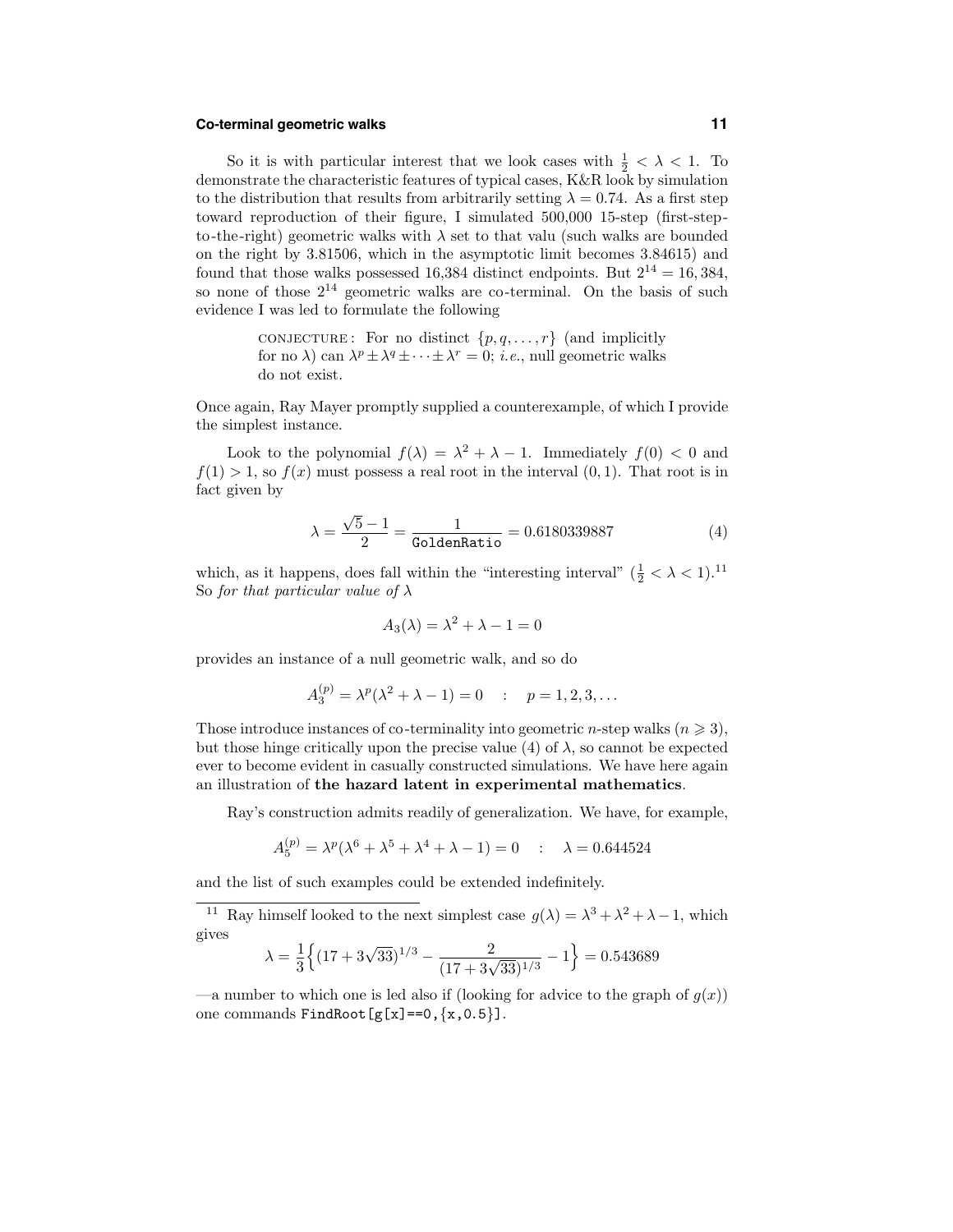**Endpoint patterns.** My objective here will be simply to describe—and only occasionally to attempt to explain—certain striking patterns that emerge when one looks to ordered sequences  $\{e_1, e_2, \ldots, e_{\nu}\}\$ of the distinct endpoints of simulated n-step walks of various kinds. We will look also to the sequences of first differences  $d_k = e_{k+1} - e_k$  and to the ordered sequences  $\{y_1, y_2, \ldots, y_{2^n}\},$ which will expose patterns of co-terminality. It was graphic experimentation with low-order geometric walks that sparked my interest in this subject, so I look first to some of those.

When  $2^n$  is not too large it becomes feasible to construct an explicit tabulation of the geometric walks of given small order. This is worth doing because—as will emerge—it makes it possible to expose a certain limitation inherent in simulations, and also to discover the specific meanings of certain characteristic results. On the next page I provide a tabulation of the 5-step geometric walks. The table has been designed to permit one to extract tables of 2, 3 and 4-step geometric walks as sub-tables.

5, 6 and 7-step golden walks

Working from the TABLE, with  $\lambda = \frac{1}{2}(\sqrt{5}-1)$ , one obtains<sup>12</sup> the array of 32 points shown in Figure 5. The figure shows 8 instances of double endpoint coincidence and 2 instances of triple coincidence. There are, therefore, only  $32-8\cdot1-2\cdot2=20$  distinct endpoints. To account for the coincidences it is—in view of the bilateral symmetry of the array (the origin of which is obvious) sufficient to look only to the right half of the figure. The double coincidences all arise from the occurance of null walks  $\pm \lambda^{0,1,2}(1-\lambda-\lambda^2)$ :

$$
\{1 - \lambda - \lambda^2 + \lambda^3 - \lambda^4, -1 + \lambda + \lambda^2 + \lambda^3 - \lambda^4\} = \lambda^3 - \lambda^4 = 0.09017
$$
  

$$
\{1 - \lambda + \lambda^2 + \lambda^3 - \lambda^4, 1 + \lambda - \lambda^2 - \lambda^3 - \lambda^4\} = 1 - \lambda^4 = 0.85410
$$
  

$$
\{1 - \lambda + \lambda^2 + \lambda^3 + \lambda^4, 1 + \lambda - \lambda^2 - \lambda^3 + \lambda^4\} = 1 + \lambda^4 = 1.14590
$$
  

$$
\{1 + \lambda - \lambda^2 + \lambda^3 + \lambda^4, 1 + \lambda + \lambda^2 - \lambda^3 - \lambda^4\} = 1 + \lambda = 1.61803
$$

So do two of the triple coincidences

$$
\{1 - \lambda - \lambda^2 + \lambda^3 + \lambda^4, -1 + \lambda + \lambda^2 + \lambda^3 + \lambda^4\} = \lambda^3 + \lambda^4 = 0.38197
$$

but the third

$$
\{1 - \lambda + \lambda^2 - \lambda^3 - \lambda^4\} = 1 - \lambda = 0.38197
$$

hinges on the identity  $1 - \lambda = \lambda^3 + \lambda^4$ , which follows as a *corollary* from the structure of null Golden Walks:  $\{1 - \lambda - \lambda^2\} + \{\lambda^2 - \lambda^3 - \lambda^4\} = 0$ . The problem of enumerating the various co-terminalities present in n-step Golden Walks is made very difficult by the circumstance that such corollaries exist in unlimited variety.

<sup>&</sup>lt;sup>12</sup> Use Sort to place the endpoints in ascending order.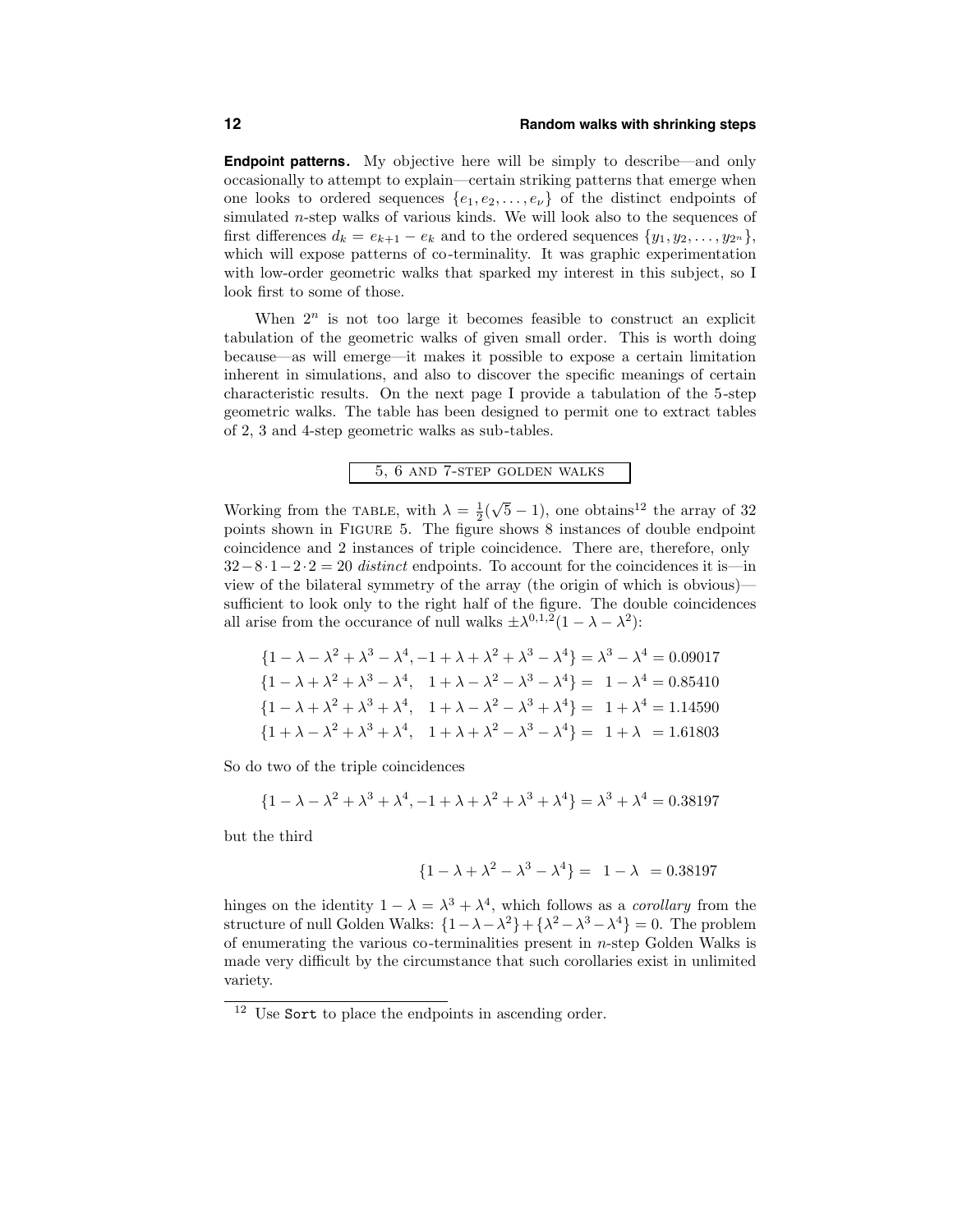# **Endpoint patterns 13**

ennumeration of all possible 5-step geometric walks

1. 
$$
1 + \lambda + \lambda^2 + \lambda^3 + \lambda^4
$$
  
\n2.  $1 - \lambda + \lambda^2 + \lambda^3 + \lambda^4$   
\n3.  $1 + \lambda - \lambda^2 + \lambda^3 + \lambda^4$   
\n4.  $1 - \lambda - \lambda^2 + \lambda^3 + \lambda^4$   
\n5.  $1 + \lambda + \lambda^2 - \lambda^3 + \lambda^4$   
\n6.  $1 - \lambda + \lambda^2 - \lambda^3 + \lambda^4$   
\n7.  $1 + \lambda - \lambda^2 - \lambda^3 + \lambda^4$   
\n8.  $1 - \lambda - \lambda^2 - \lambda^3 + \lambda^4$   
\n9.  $1 + \lambda + \lambda^2 + \lambda^3 - \lambda^4$   
\n10.  $1 - \lambda + \lambda^2 + \lambda^3 - \lambda^4$   
\n11.  $1 + \lambda - \lambda^2 + \lambda^3 - \lambda^4$   
\n12.  $1 - \lambda - \lambda^2 + \lambda^3 - \lambda^4$   
\n13.  $1 + \lambda + \lambda^2 - \lambda^3 - \lambda^4$   
\n14.  $1 - \lambda + \lambda^2 - \lambda^3 - \lambda^4$   
\n15.  $1 + \lambda - \lambda^2 - \lambda^3 - \lambda^4$   
\n16.  $1 - \lambda - \lambda^2 - \lambda^3 - \lambda^4$   
\n17.  $-1 + \lambda + \lambda^2 + \lambda^3 + \lambda^4$   
\n18.  $-1 - \lambda + \lambda^2 + \lambda^3 + \lambda^4$   
\n19.  $-1 + \lambda - \lambda^2 + \lambda^3 + \lambda^4$   
\n20.  $-1 - \lambda - \lambda^2 + \lambda^3 + \lambda^4$   
\n21.  $-1 + \lambda + \lambda^2 - \lambda^3 + \lambda^4$   
\n22.  $-1 - \lambda + \lambda^2 - \lambda^3 + \lambda^4$   
\n23.  $-1 + \lambda - \lambda^2 - \lambda^3 + \lambda^4$   
\n24.  $-1 - \lambda - \lambda^2 - \lambda^3 + \lambda^4$   
\n25.  $-1 + \lambda + \lambda^2 + \lambda^3 - \lambda^4$   
\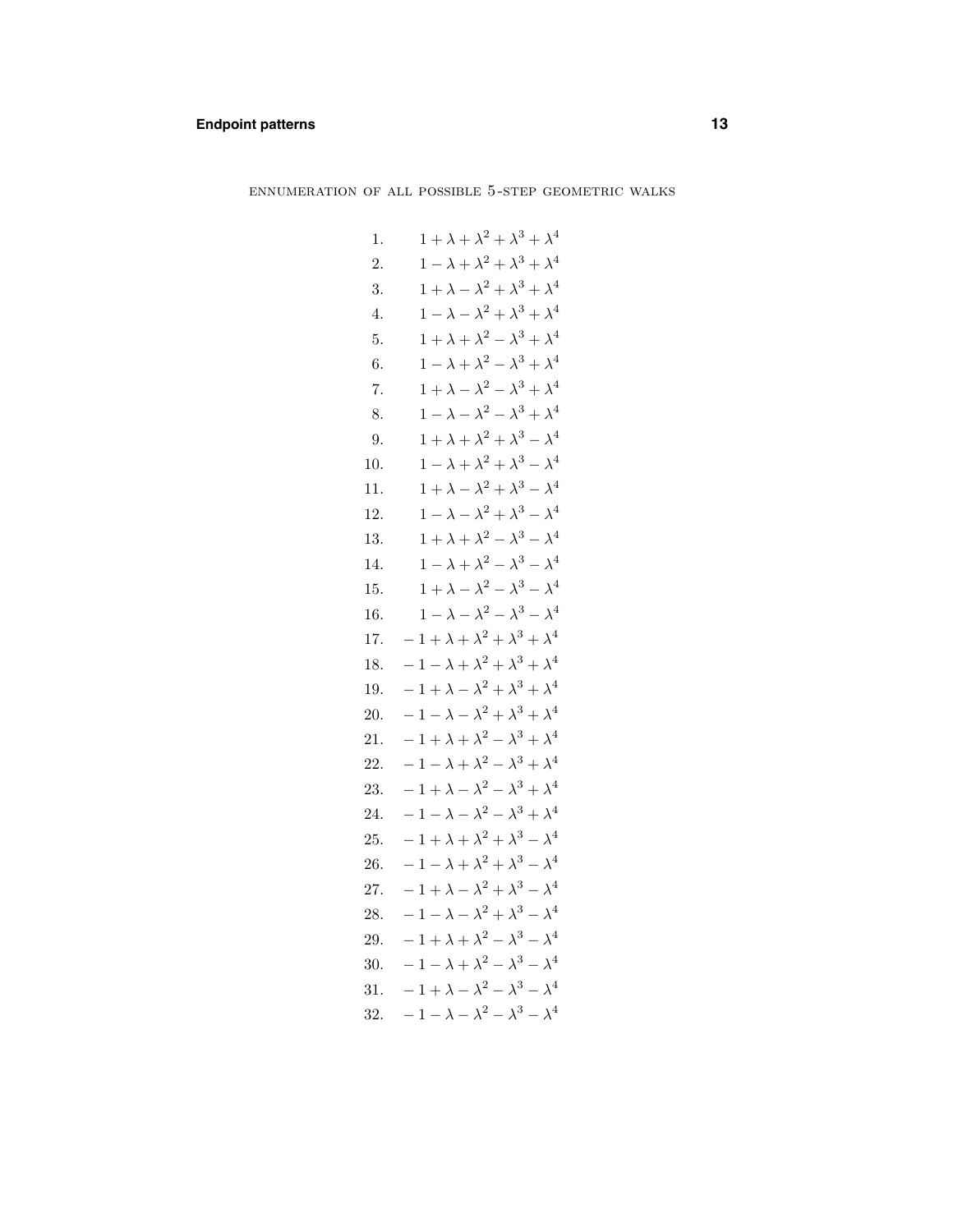Figure 6 was produced by using Union to sort and order the endpoints present in a population of 1000 simulated 5-step Golden Walks. It displays only 30 points because Union considered the coincident endpoints at  $\pm 1.61803$  to be identical, but—because of the way it manages round-off errors—considered all other coincident endpoints to be distinct. This points to a fundamental limitation of the simulation procedure.

The command DeleteDuplicates[SetPrecision[Data],7], with Data taken to be that which produced either of the two preceding figures, produces the display of distinct 5-step Golden Walk endpoints shown in Figure 7. The display is remarkable for its linearity and seeming regularity. To test regularity we construct a table of first differences, which is plotted in Figure 8. We see that all successive differences assume one or the other of only two values. The figure is remarkable also for the symmetry of the pattern in which those values are arrayed; bilateral symmetry was to be expected, but (if one excuses the dangling last point) perfect bilateral symmetry is evident also on each half of the figure.

For the 6  $\&$  7-step siblings of FIGURES 7  $\&$  8 see FIGURES 9  $\&$  10 and FIGURES 11 &  $12^{13}$  Mathematica reports a total of 36 distinct endpoints for 6-step Golden Walks, but insists upon including among those four copies of 0. Those arise from  $\pm \{1 - \lambda - \lambda^2\} \pm \lambda^3 \{1 - \lambda - \lambda^2\}$ . It also reports coincident endpoints  $\pm 2$ , which arise from  $\pm \{1 + \lambda + \lambda^2 \pm \lambda^3 \{1 - \lambda - \lambda^2\}\}\$  by  $\lambda + \lambda^2 = 1$ . The bilateral symmetry of Figure 10 has (of course) been retained; that of its individual halves has been lost, but is recovered if one replaces the quadruple 0 by a single 0. Interestingly, the greatest of the 6-step differences was the least of the 5-step differences.

Mathematica reports a total of 54 distinct endpoints for 7-step Golden Walks, and retains no spurious coincidences. Again, the linearity and seeming regularity of the array (Figure 11) is conspicuous. The array of first differences (Figure 12) is again highly symmetric. The greatest of the 7-step differences was the least of the 6-step differences.



I turn now to the geometric walks that sparked my interest in this subject, the patterns latent in the null condition  $1 - \lambda - \lambda^2 - \lambda^3 = 0$ , the next higher order sibling of the Golden condition  $1 - \lambda - \lambda^2 = 0$ . Working again from the list of possible 5-step geometric walks, with  $\lambda$  set now to Ray's value<sup>11</sup>  $\lambda = 0.543689$ , we obtain the array of endpoints shown in FIGURE 13. We see four coincident endpoints. Two of those arise from

$$
\pm \{-1 + \lambda + \lambda^2 + \lambda^3\} + \lambda^4 = \lambda^4 = 0.087378
$$

<sup>13</sup> Simulated data suffices in those higher-order cases; explicit 64-line and 128-line step -lists are easy enough to render in Mathematica notebooks, but are too large to fit onto the TEX page.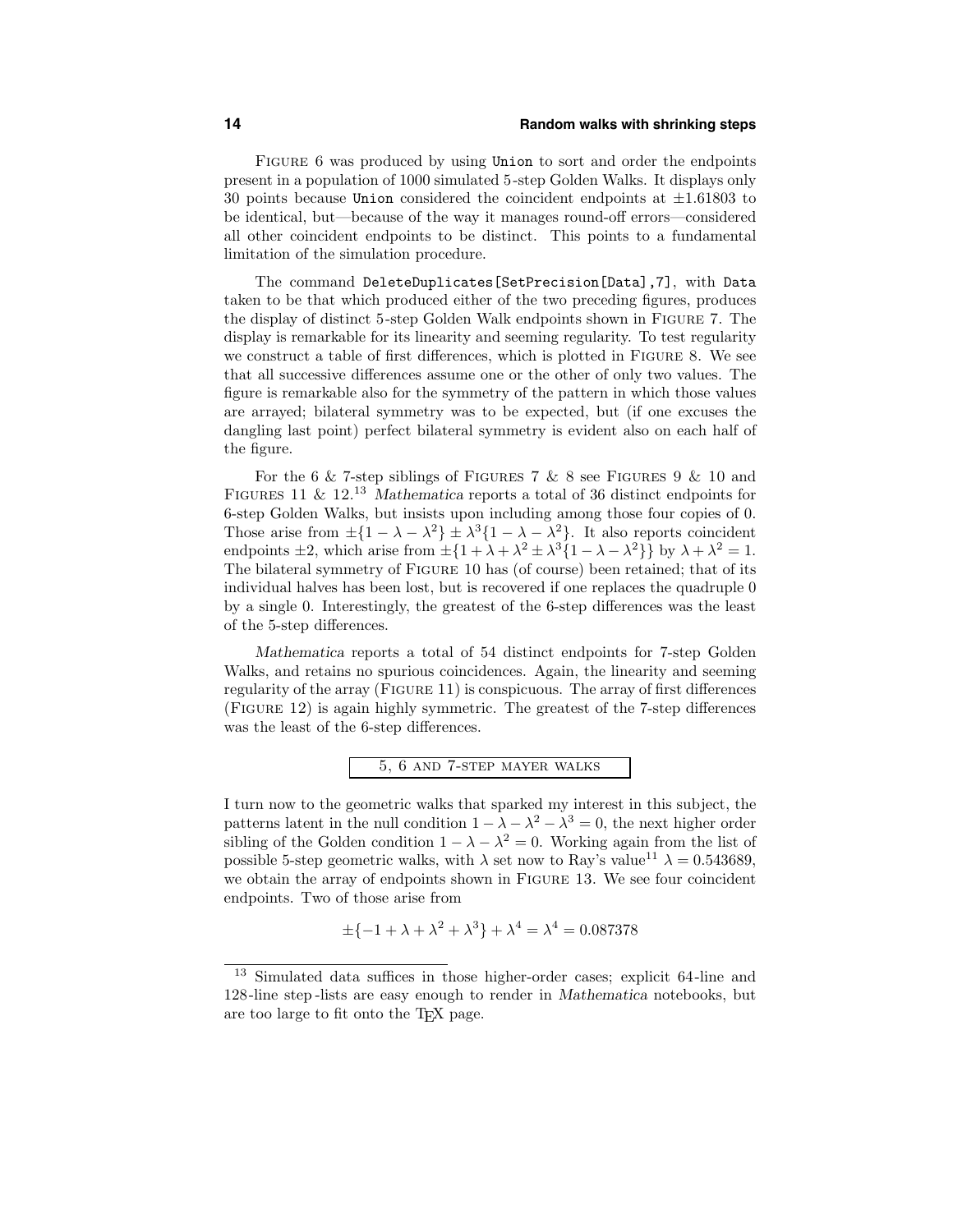### **Endpoint patterns 15**

and its negative. The other two arise from

$$
1 \pm \lambda \{1 - \lambda - \lambda^2 - \lambda^3\} = 1
$$

and its negative. There are evidently  $32 - 4 = 28$  distinct endpoints, which are seen in Figure 14 to fall in regular linear array. But successive differences range now on a symmetrically distributed set of *three* values (FIGURE 15). Both linearity and 3-point bilateral symmetry persist when one advances from 5-step to 6-step to 7-step Mayer walks (Figures 16 & 17). Also persistent is the pattern

least difference becomes greatest difference

when one increments the number of steps.

While linearity was an unanticipated surprise, I am particularly intrigued by several aspects of the difference patterns, and remain unable to account for either.

To place the preceding results in context—to gain a sense of the respect (if any) in which the Golden and Mayer walks (and their higher-order siblings) are "special"—I look to the patterns that develop when  $\lambda$  is assigned Krapivsky & Redner's arbitrarily selected "typical" value  $\lambda = 0.74$ . Looking specifically to 5-step K&R walks, we find (FIGURE 18) that there are in this case  $2^5 = 32$ distinct endpoints (none coincident), and that they present a pattern that —while bilaterally symmetric, and still semi-regular—departs noticably from linearity. <sup>14</sup> The patterned departure from linearity becomes more conspicuous when (FIGURE 19) one looks to the endpoints of 15-step K&R walks. The successive differences derived from 5-step K&R walks (FIGURE 20) fall into a pattern much less orderly than those provided by Golden/Mayer walks, but in which the neighborhoods of two values predominate. The somewhat less "typical" value  $\lambda = 1/\sqrt{2} = 0.707107$  produces a more orderly variant of those figures (FIGURES 21 & 22). I conclude that Golden/Mayer walks and their siblings are indeed "special," but for reasons that remain obscure.

### 5-step borwein & simple harmonic walks

A generic version of the list on page 13 appears on the next page. If, into that list, one inserts

$$
\{a, b, c, d\} = \{\frac{1}{3}, \frac{1}{5}, \frac{1}{7}, \frac{1}{9}\}
$$

one obtains the 5-step Borwein endpoint data that was used to construct FIGURES 23  $\&$  24. To allude to the nonlinearity of the ordered list of endpoints (Figure 23) is to allude simply to the high variability evident in the display (FIGURE 24) of successive differences, which assume  $8 = 32/4$  distinct values, the maximal number possible, given the symmetry of the situation. Results derived from 6-step Borwein walks (FIGURES  $25 \& 26$ ) are qualitatively similar,

<sup>&</sup>lt;sup>14</sup> The detached endpoints are typical, and arise from the distinction between  ${1 + \lambda + \lambda^2 + \cdots + \lambda^{n-1} \pm \lambda^n}.$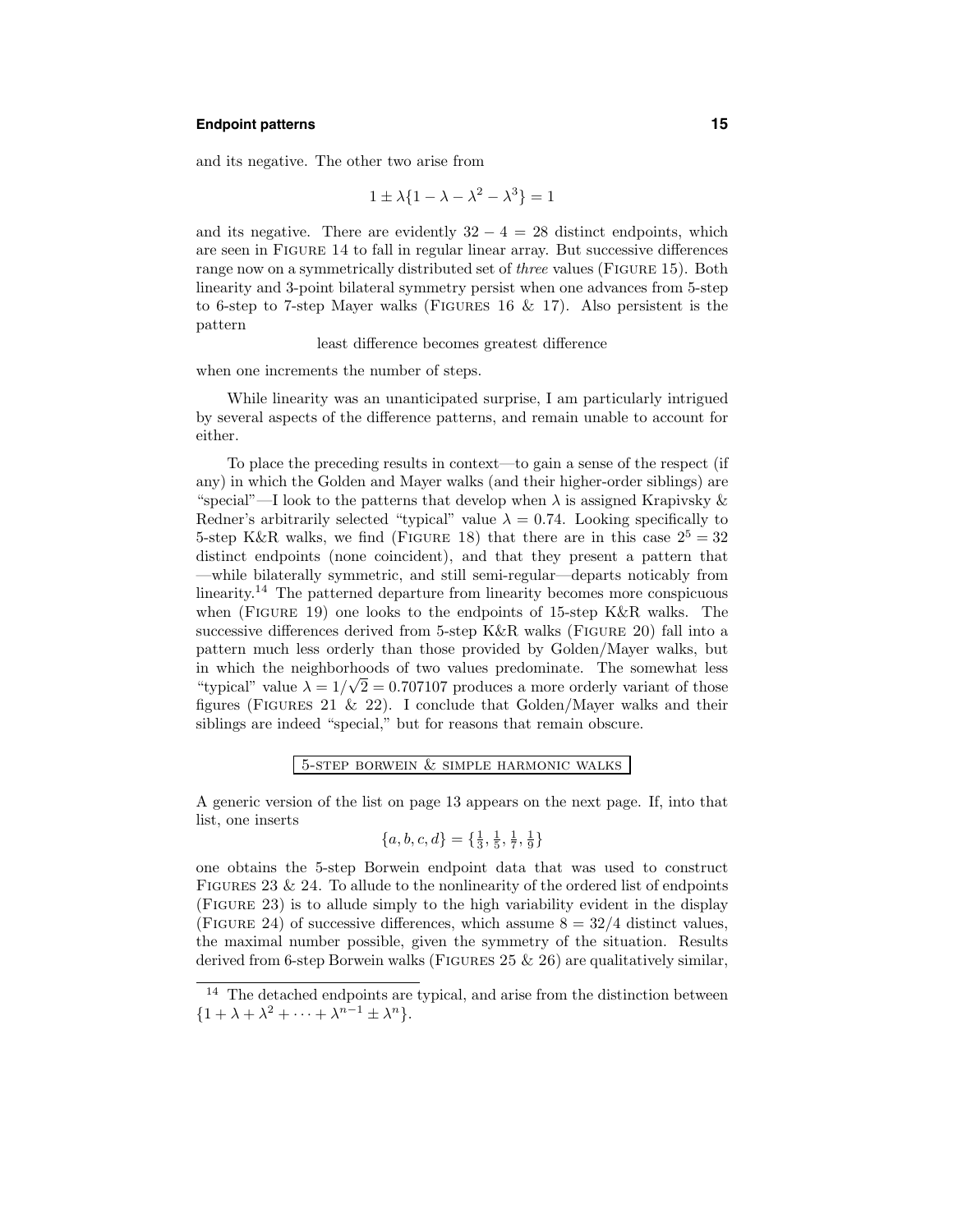generic 5-step walks

```
1. 1 + a + b + c + d2. 1 - a + b + c + d3. 1 + a - b + c + d4. 1 - a - b + c + d5. 1 + a + b - c + d.
      .
      .
29. -1+a+b-c-d30. -1 - a + b - c - d31. -1 + a - b - c - d32. -1-a-b-c-d
```
except that the successive differences assume only 10 distinct values, fewer than the  $16 = 64/4$  one might have anticipated. The "least becomes greatest" principle has been lost. The endpoints of 1,000,000 15-step Borwein walks are shown in Figure 27 (compare Figure 19); the simulation produced a total of  $2^{15} = 32768$  distinct endpoints (coincident endpoints not possible for such walks).

Proceeding similarly from

$$
\{a, b, c, d\} = \{\frac{1}{2}, \frac{1}{3}, \frac{1}{4}, \frac{1}{5}\}
$$

one obtains the 5-step simple harmonic endpoint data that was used to construct FIGURES  $28 \& 29$ . There are now only 5 distinct successive differences, and they are presented in relatively more orderly array, which shows up as the relatively more perfect linearity of the display of endpoints. The endpoints of 1,000,000 15-step simple harmonic walks are shown in Figure 30; the simulation produced only 9664 distinct endpoints (such walks present a high incidence of co-terminality).

These results underscore the exceptional nature of Golden Walks, Mayer Walks and their siblings, <sup>15</sup> and pose this

> PROBLEM: Explain why geometric walks that arise from the conditions  $1 - \lambda - \lambda^2 - \cdots - \lambda^n = 0$  possess so few successive differences, why those are patterned as they are, and why they conform to the "least becomes greatest" principle.

<sup>15</sup> Brief allusion to this class of walks appears in Thanu Padmanabhan's Sleeping Beauties of Theoretical Physics: 26 Surprising Insights (2015), page 268.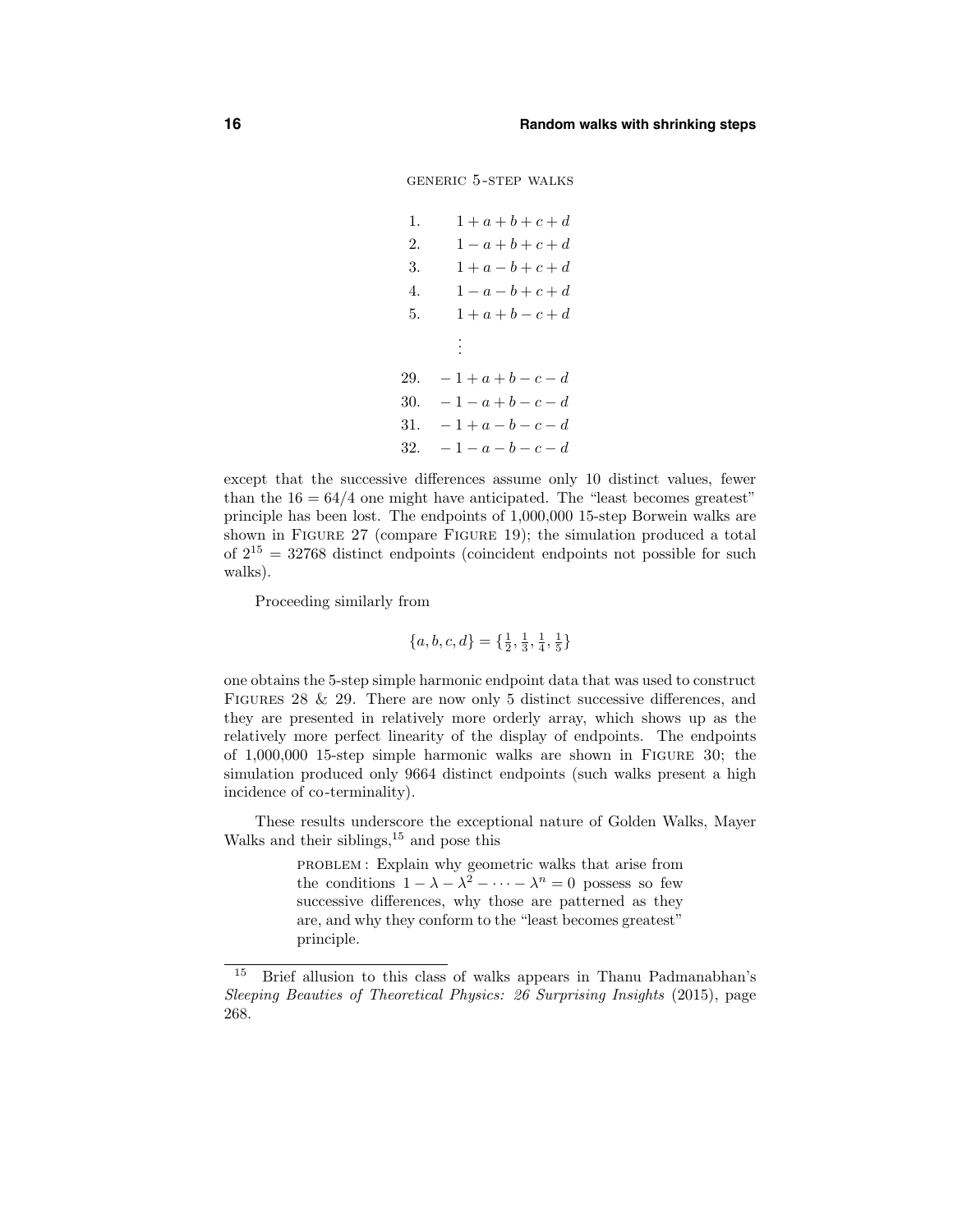### **A gallery of probability densities 17**

**Endpoint distributions for some assorted random walks.** The following remarks refer to the production and interpretation of Figures 31– 38. In each instance, the bounds  $\pm W$  of the walk in question were calculated, and a list of the endpoints of 2,000,000 simulated 20-step walks produced (a task which in most instances took Mathematica about two minutes to accomplish). The command BinCounts was used to sort the endpoints into 1000 bins of width  $2W/1000$ . The resulting bin counts were divided by  $2W \times 1000$  to produce the "fractional" bin count" that is plotted in the figures.

As was remarked on page 10, geometric walks with  $0 < \lambda < \frac{1}{2}$  terminate on the points of a Cantor set, so their endpoint distribution "cannot be graphed." Geometric walks with  $\frac{1}{2} < \lambda < 1$  are bounded; they give rise to distributions that are "graphable in principle," to—as will emerge—at least the extent that fractal curves are graphable. The "critical case"  $\lambda = \frac{1}{2}$  is problematic; it led K&R to devote §4 of their paper<sup>3</sup> to the intricate development of an "exact" distribution for  $\lambda = 2^{-1/m}$  " for which Paul Nahin<sup>3</sup> sketches a much simpler alternative, but is a case which the resourceful Padmanabhan<sup>15</sup> considers to be "extraordinarily hard to analyse." Figure 31 supports the assertion that the distribution is in this case flat. Here Bin #0 corresponds to  $y = -2$ , #1000 corresponds to  $y = +2$ .

The Golden Walk, which is generated by the polynomial equation

$$
1 - \lambda - \lambda^2 = 0
$$

and arises from setting  $\lambda = \frac{1}{2}(\sqrt{5} - 1) = 1/G$ oldenRatio  $\varphi$ , gives rise to the distribution approximated by Figure 32, which has attracted widespread attention because of its striking self-similar fractal construction. Krapivsky & Redner report<sup>3</sup> that B. Solomyak<sup>16</sup> has used "Golden ratio magic" to account analytically for every detail of the Golden distribution.  $\#s \downarrow 0 \& 1000$  correspond to  $y = \pm 2.62$ , respectively.

The Mayer Walk, which is generated by the polynomial equation

$$
1 - \lambda - \lambda^2 - \lambda^3 = 0
$$

and arises from setting<sup>11</sup>  $\lambda = 0.543689$ , gives rise to the self-similar fractal distribution shown in FIGURE 33. #s 0 & 1000 correspond to  $y = \pm 2.20$ . Note that some of the spikes rise (like  $\delta$ -functions) beyond 1. This is because here as always—the form of the simulated curve depends upon bin width. When the number of bins in increased from 1000 to 1100 (and bin width correspondingly decreased) one obtains Figure 33B.

K&R's "typical"  $\lambda = 0.74$  produces the relatively gentle distribution shown in FIGURE 34, where #s 0 & 1000 correspond to  $y = \pm 3.85$ . The "less typical" where  $\sqrt{2} = 0.707107$  produces the curiously structured yet quite benign distribution shown in FIGURE 34: #s 0 & 1000 correspond to  $y = \pm 3.42$ .

<sup>&</sup>lt;sup>16</sup> "On the random series  $\sum \pm \lambda^i$  (an Erdös problem),"Ann. Math. 142, 611– 625 (1995).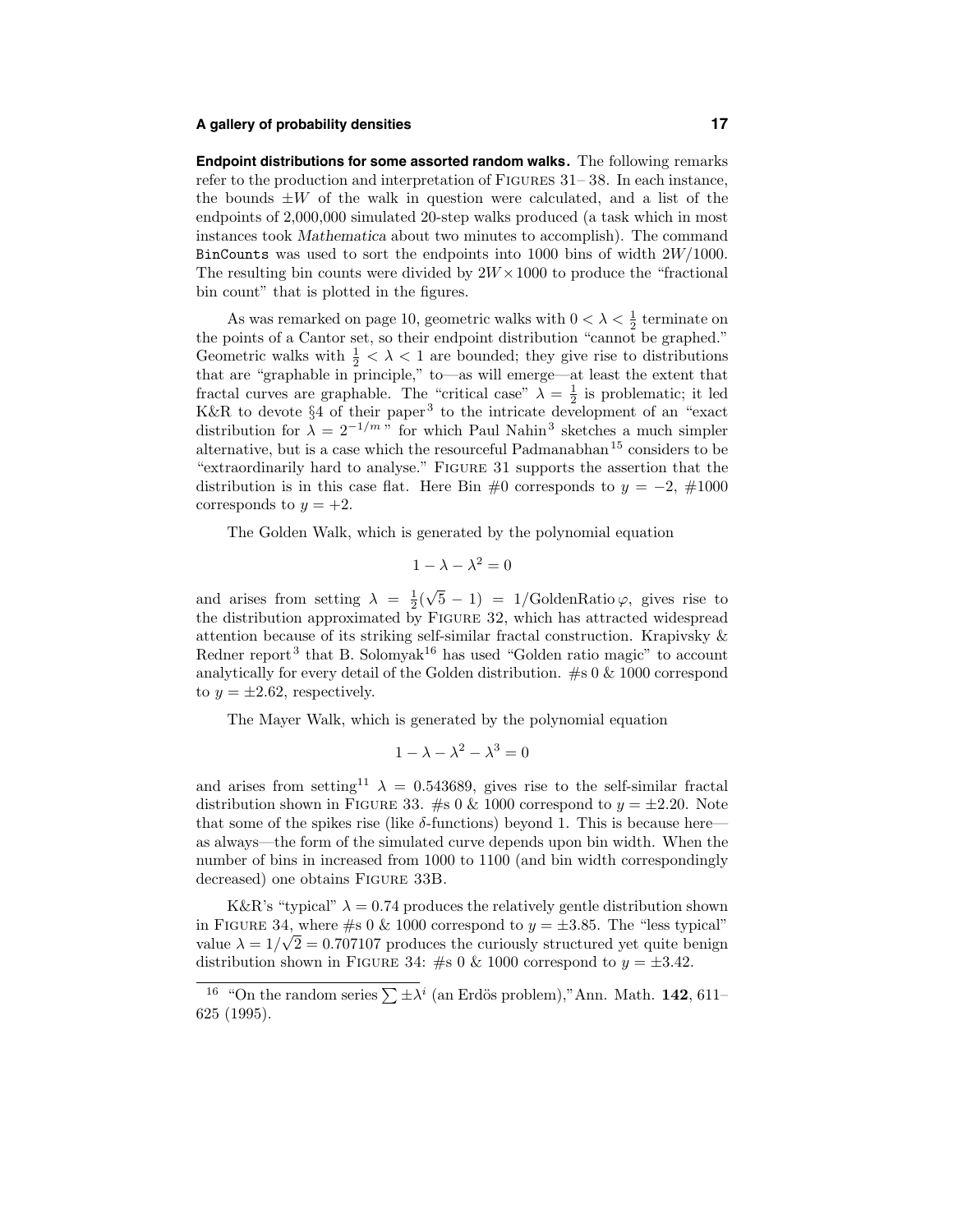### **18 Random walks with shrinking steps**

It will be appreciated that what appear to be "curves" in the preceding figures are actually histograms:  $2^{20} = 1,048,576$  points are dropped onto a finite interval that has been partitioned into1000 subintervals("bins")and the number of points in each bin displayed. With sufficiently fine resolution the display would consist of a series of  $\delta$ -spikes, of height determined by co-terminality (the number of walks that share the endpoint in question). But geometric walks with  $\frac{1}{2} \leq \lambda < 1$  remain bounded even as the number of steps  $n \to \infty$ , so it becomes meaningful to contemplate the proper curves (which might, in principle, display discontinuities or singularities) that arise in that limit.

But harmonic walks are unbounded in the limit; histograms remain histograms; every such display is specific to a particular value of  $n$ , though its qualitative features may persist when the value of  $n$  is incremented. FIGURE 36 shows the histogram that results from 20-step Borwein walks, Figure 37 shows the quite different histogram that results from 20-step simple harmonic walks. The structure of these histograms is implicit in FIGURES  $27 \& 30$ .

**Concluding remarks.** I came to this subject from the theory of Borwein integrals, and particularly from the convolutions of box functions which account for the "Borwein phenomenon." The historic roots of the theory of geometric walks can, however, be traced to work done eighty years ago by  $A$ . Wintner<sup>17</sup> and P. Erdös.<sup>18</sup> P. L. Krapivsky & S. Redner—who were attached to the Center for BioDynamics, the Center for Polymer Studies and the Department of Physics at BostonUniversity—came to it from (or at least were at pains to cite) its physical applications. Curiously, their work (2003) leads them back to aspects of the theory of Borwein integrals—Figure 4 appears as their Figure 3—but they were unaware of the Borwein paper (2001), and failed to notice the Borwein phenomenon. The theory of convergent geometric walks has been pursued to rarified heights. For example, K&R remark—following Erdös—that the Golden Ratio  $\varphi = 1.61803$  is a "Pisot number,"<sup>19</sup> and that the distribution functions that arise from walks with  $\lambda = 1/p$  (p a Pisot number  $\in (1, 2)$ ) are singular. K&R's report of "little visual evidence of spikiness" for  $\lambda \geqslant 0.7$  is supported by FIGURE 34 ( $\lambda = 0.74$ ), but at

$$
\lambda = \frac{1}{\text{smallest Pisot number}} = 0.754878
$$

<sup>17</sup> B. Jensen & A. Wintner,"Distribution functions and the Riemann zeta function," Trans. Am. Math. Soc. 38, 48–88 (1935); K. Kershner & A. Wintner, "On symmetric Bernoulli convolutions," Am. J. Math. 57, 541–548 (1935); A. Wintner, "On convergent Poisson convolutions," *ibid.* 57, 827–838 (1935).

<sup>18</sup> "On a family of symmetric Berenoulli convolutions," Am. J. Math. 61, 974–976 (1939); "On smoothness properties of a family of Bernoulli convolutions," 62, 180–186 (1940).

<sup>&</sup>lt;sup>19</sup> Often claimed to be the smallest such number, though the real root  $1.32471$ of  $1 + x - x^3 = 0$  was shown by C. L. Segel (1944) to be the actual smallest. A root of a polynomial with integer coefficients is a "Pisot number" if all other roots have modulus less than one.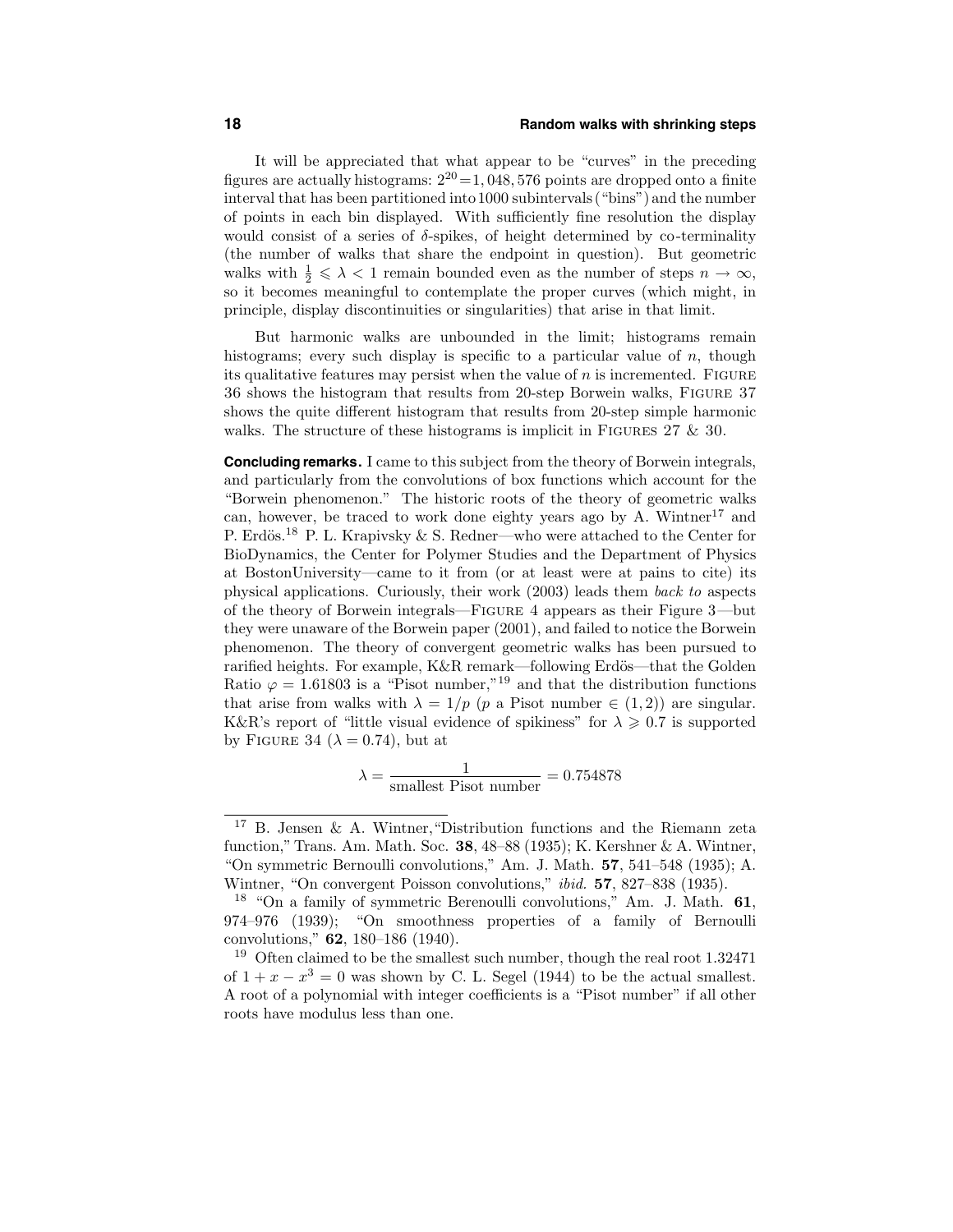### **Concluding remarks 19**

spikiness is again vividly evident (FIGURE 38), where  $\#s$  0  $\&$  1000 correspond to  $y = \pm 4.08$ .

A word about all this came about. The story has a sad beginning. When I learned of the quite unexpected and untimely death of Richard Crandall (1947–2012), my former student and dear colleague, I immediately relayed news of that sad event to Stephen Wolfram, Jonathan Borwein, Carl Pomerance and Michael Berry, with the first three of whom Richard had frequently collaborated, and with the last of whom—at a conference organized by Borwein—Richard had interacted a few days before his death, and proposed to collaborate. I then found myself in correspondence—touching on a variety of topics—with each of those remarkable individuals.<sup>20</sup>

Joe Buhler—Richard's Reed College classmate and frequent collaborator returned to the college on 15 September 2016 to present a mathematics seminar. In pre-seminar conversation I mentioned that in Wolfram's recently-published book Idea Makers Richard appears in a short list of some very distinguished contributors to the theory and practice of computation (Feynman, Gödel, Turing, von Neumann, Leibniz, Ramanujan, Jobs, . . .) but that there is no mention there of the Borwein dynasty (David, Jonathan & Peter: father and sons), which has contributed so conspicuously to the recent development of computer-based "experimental mathematics," and is in some ways reminiscent of the Bernoulli dynasty. Joe responded that they (as Canadians) generally use Maple (instead of Mathematica), and mentioned that Johathan Borwein—who was four years younger than Richard—had recently died (on 2 August 2016, at age 65). I went to the web in search of details, and was surprised to discover that—though Borwein was a prolific mathematician, and had with co-authors produced a steady stream of books and papers that report an unusually rich assortment of fascinating results—the Wikipedia article provides links to only two. One presents a series of "Borwein algorithms" that permit decimal approximations to  $1/\pi$  to be augmented (not term by term, but) by factors of 3 else 4 else 5 else 9. The other is to a paper<sup>1</sup> by Borwein and his father. That 16-page paper proceeds by fairly heavy Fourier analysis, and is not at all transparent. The Wikipedia article "Borwein integral"—taken from §4. Remarks 2 in the original paper—reproduces the most vivid of the results reported by the Borweins, and provides a link to a paper by one Hanspeter Schmid.<sup>2,21</sup> The latter paper employs a graphic argument to provide insight into the origin of the Borweins' surprising result. It was the attractive simplicity

 $^{20}\,$  Touching obituaries of Richard by Wolfram and Borwein can be found on the web. Jon Borwein informed me that his Australian grandson, born shortly after Richard's death, bears Richard as his middle name.

<sup>&</sup>lt;sup>21</sup> Schmid took successive degrees in electrical engineering and information technology from  $ETH/Z$  urich (1994–2000) and is presently a professor of analog microelectronics at the University of Applied Sciences in Windisch, Switzerland. From information reported on his website he appears, from the range and variety of his interests (analog circuit design, applied information & probability theory, philosophy of science & technology, music,  $\dots$  + (evidently) mathematics) he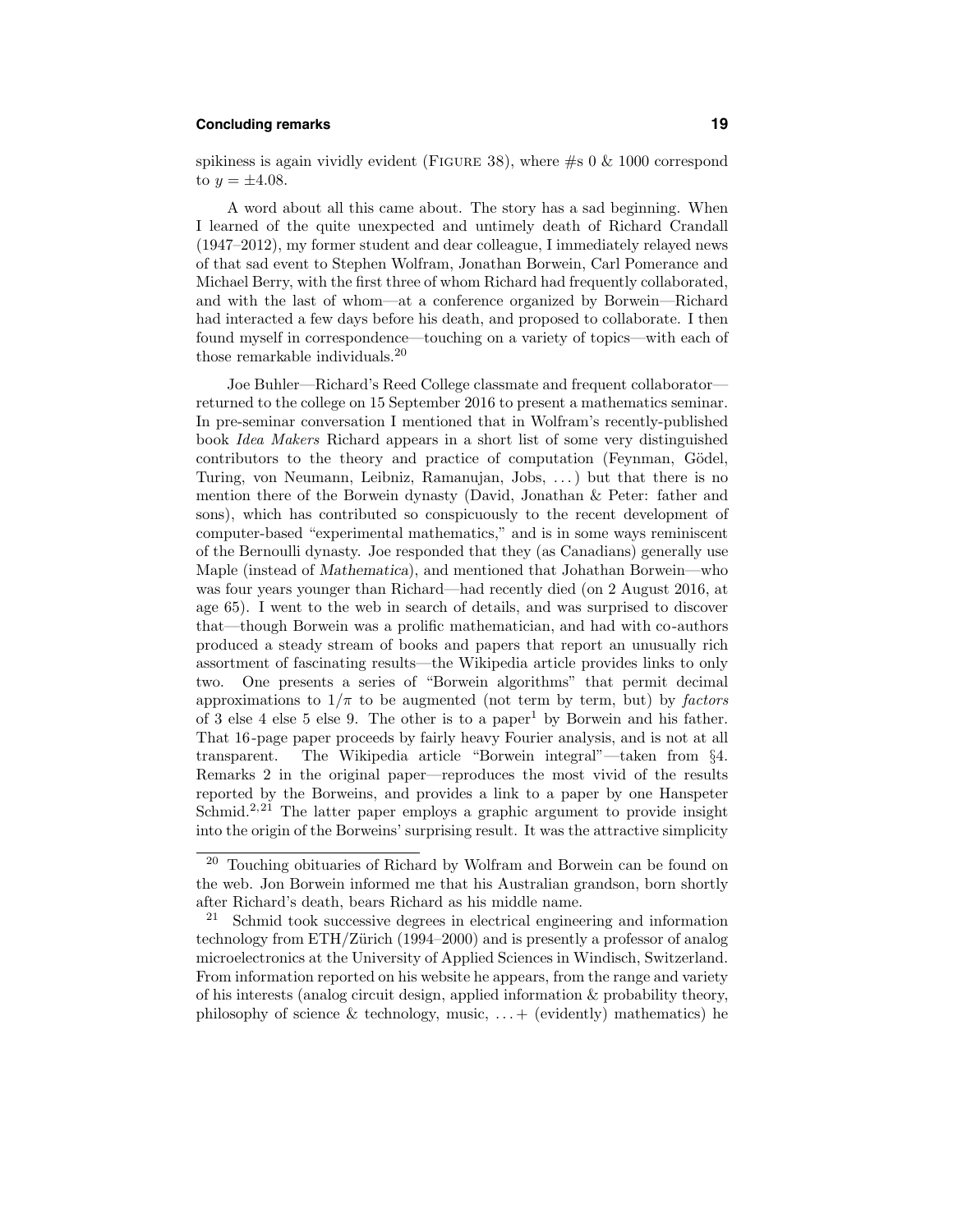of Schmid's argument that initially inspired me.

Looking ahead, there are innumerable sequences of interestingly-structued real and natural numbers—the

- Fibonacci numbers  $\{1, 1, 2, 3, 5, 8, 13, 21, 34, \ldots\},\$
- triangular numbers  $\{1, 3, 6, 10, 15, 21, 28, 36, 45, \ldots\},\$
- pentagonal numbers  $\{1, 5, 12, 22, 35, 51, 70, 92, 117, \ldots\}$

etc. come immediately to mind—the reciprocals of which might be used to define the successive step lengths of shrinking walks. A person with an inclination to twiddle (mine is presently exhausted) might look to simulations of some of those. One might look to the endpoint distributions of shrinking walks in several dimensions. More urgent in my own estimation is the PROBLEM posed on page 16. Do patterns such as those to which it refers arise from other/all Pisot walks?

### figure captions

FIGURE 1: Superimposed graphs of the Borwein integrands  $s(x; 1), s(x; 1, \frac{1}{3})$ and  $s(x; 1, \frac{1}{3}, \frac{1}{5})$ .

FIGURE 2: Graphs of the Borwein integrands  $s(x; 1), s(x; 1, \frac{1}{3}, \frac{1}{5}, \ldots, \frac{1}{11}, \frac{1}{13})$  and  $s(x; 1, \frac{1}{3}, \frac{1}{5}, \ldots, \frac{1}{13}, \frac{1}{15})$ . The difference between the latter two is imperceptible, though they bracket the onset of the "Borwein phenomenon."

FIGURE 3: Superimposed Fourier tranforms of the functions  $\operatorname{sinc}(x)$ ,  $\operatorname{sinc}(\frac{1}{3}x)$ and  $\operatorname{sinc}(\frac{1}{5}x)$ .

FIGURE 4: Fourier transforms of  $s(x; 1), s(x; 1, \frac{1}{3}), s(x; 1, \frac{1}{3}, \frac{1}{5})$ , produced by the iterated convolution argument described on pages 2–3.

> **NOTE**: Remarks pertaining to all subsequent figures can be found on pages 12–19.

FIGURE 5: The  $2^5$  possible endpoints of a 5-step Golden Walk, obtained from the explicit list that appears on page 13. Note that 16 of the walks have doubly coincident endpoints, while 6 have trebly coincident endpoints.

FIGURE 6: Union was used to winnow the results of 1000 simulated 5-step Golden Walks. Small decimal differences prevented it from eliminating all but two of the instances of co-terminality (identified by dashed grid lines).

Figure 7: DeleteDuplicates was used to eliminate all of the duplications present in Figure 5. The display is striking for its seeming linearity.

appears to be a somewhat Crandall-like character himself. In 1999–2000 he published in the Newsletter of the IEEE Professional Communication Society a series of seven essays—based upon an unpublished list of 38 "debate tricks" compiled by Schopenhauer—that are depressingly reminiscent of the quality of recent American political debate (this is, as I write, Election Day 2016).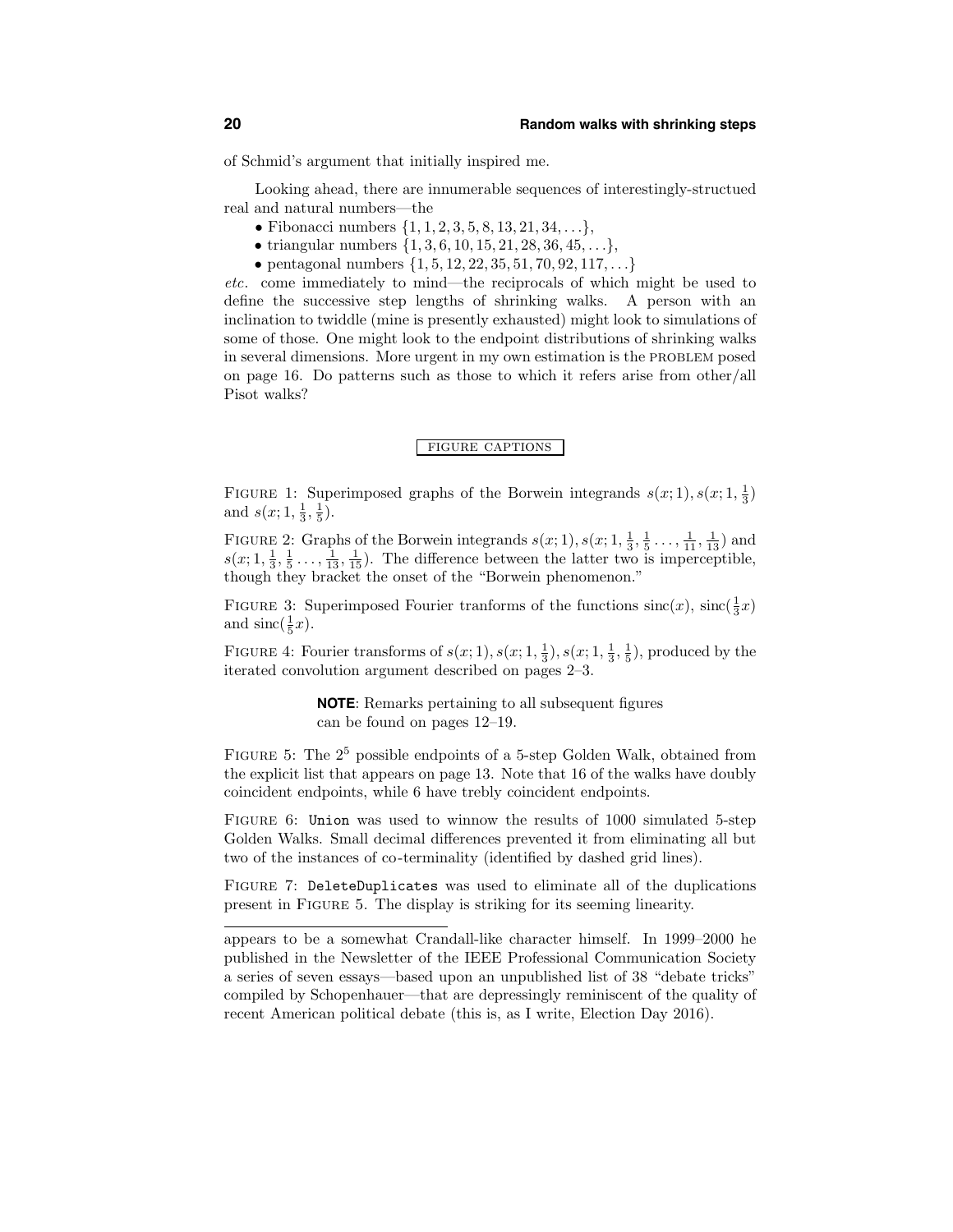### **Figure captions 21**

Figure 8: Perfect linearity means perfect invariability of the intervals that separate successive distinct endpoints. The figure displays those differences, shows that all have one or the other of only two (small) values and that they exhibit a striking bilateral symmetry.

Figure 9: DeleteDuplicates was used in an effort to extract from the data provided by a simulated population of 2000 6-step Golden Walks the set of all distinct endpoints. Mathematica considers the four 0s to be distinct (not duplicates), presumably because they differ in high decimal places. The display would be linear if those were (by hand) replaced by a single 0.

FIGURE 10: The associated set of successive differences. The central triple 0 would be eliminated if the quadruple 0 encountered in FIGURE 9 were replaced by a single 0. There would again be only two difference values, again in bisymmetric array. Of those, the largest (0.1803) was for 5-walks the smallest.

Figures 11 & 12: These figures, based upon 2000-walk simulations, show that the qualitative features of the preceding constructions pertain also to 7-step Golden Walks. Again the "smallest becomes largest when  $n$  is incremented" principle is in evidence.

FIGURES 13, 14  $\&$  15: Working again from the 5-step geometric walk list that appears on page 13, we set  $\lambda$  to Mayer's value 0.543689  $\lt \frac{1}{2}(\sqrt{5}-1) = 0.618034$ and repeat the program that produced FIGURES 5, 7  $\overline{\&}$  8. The successive differences are seen in FIGURE 15 to assume one or another of *three* values, and to do so in a bisymmetrically patterned array. Bisymmmetry pertains also to the left and right halves of the array.

Figure 16: The successive differences pattern for 6-step Mayer walks. The "smallest becomes largest" rule is seen to be operative.

Figure 17: The successive differences pattern for 7-step Mayer walks. The "smallest becomes largest" rule is again seen to be operative.

FIGURES 18 & 19: Working again from the 5-step geometric walk list that appears on page 13, we set  $\lambda$  equal to Krapivsky & Redner's "typical" value 0.74 and again repeat the program that produced FIGURES 7  $\&$  8 and see that *linearity is now lost*; we see that there are now 8 distinct difference values. Central bisymmetry is maintained, but that of the right/left halves of the figure is lost. The first and last points stand well apart from the others.

FIGURE 20: Display of the distinct endpoints of a simulated population of 1,000,000 15-step K&R walks. Nonlinearity is obvious.

FIGURES 21 & 22: Working again from the 5-step geometric walk list that appears on page 13, we set  $\lambda$  to the arbitrary but somewhat "less typical" value  $2^{-\frac{1}{2}} = 0.707107$  and repeat the program that produced FIGURES 18 & 19. Linearity is lost, but less vividly. There are now only 5 distinct difference values, and their bisymmetric arrangement is more orderly.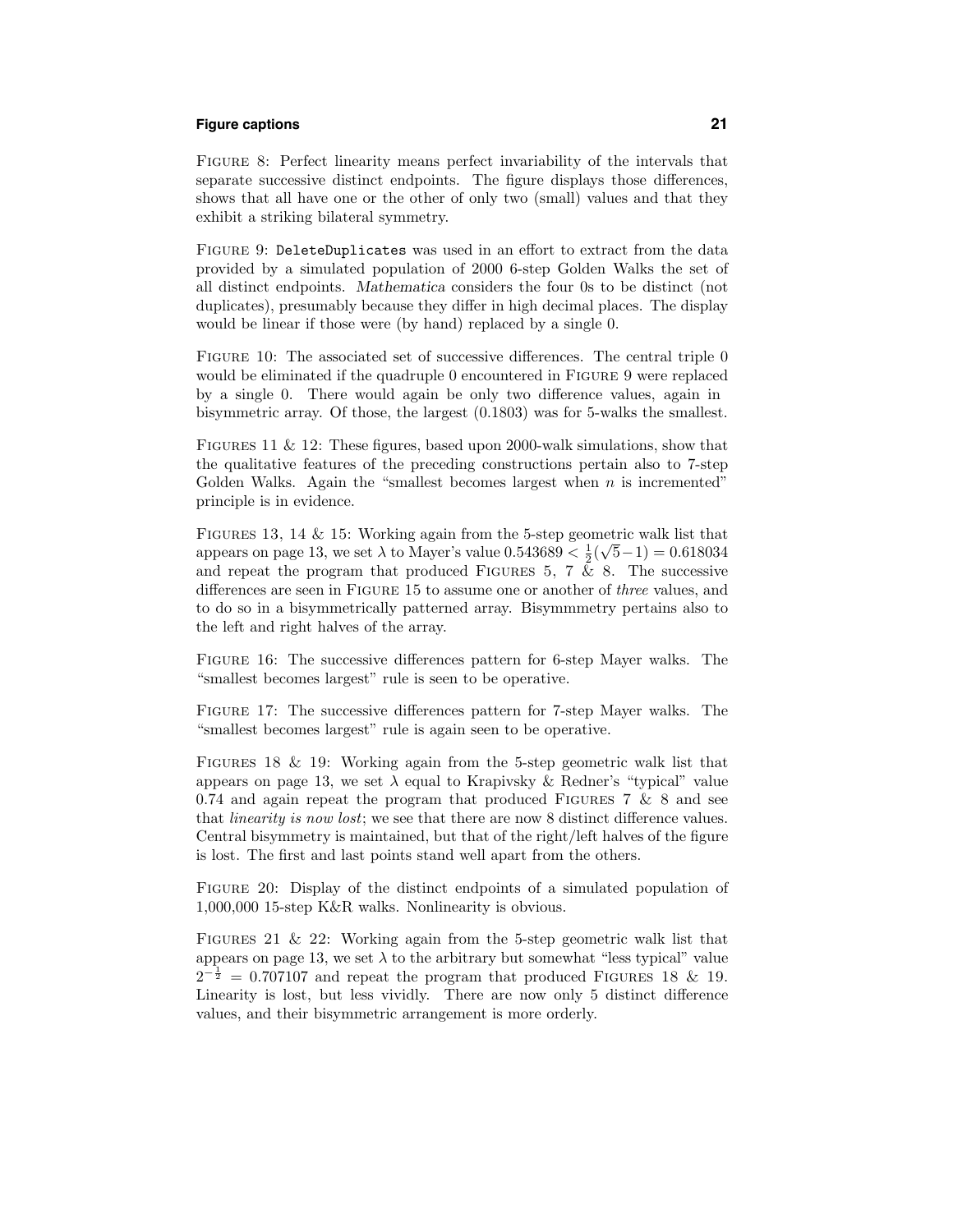FIGURES 23 & 24: In the generic 5-step list (page 16) assign to parameters  $\{a, b, c, d\}$  the Borwein harmonic values  $\{\frac{1}{3}, \frac{1}{5}, \frac{1}{7}, \frac{1}{9}\}$ . The resulting array of 32 distinct endpoints is highly nonlinear, the  $8$  successive difference values widely scattered.

FIGURES 25  $&$  26: Similar remarks pertain to the data produced by simulation of 6-step Borwein walks. Again, the bilateral symmetry evident in the right/left halves of the differences figure is striking.

Figure 27: Display of the distinct endpoints of a simulated population of 1,000,000 15-step Borwein walks.

FIGURES 28 & 29: In the generic 5-step list (page 16) assign to parameters  $\{a, b, c, d\}$  the simple harmonic values  $\{\frac{1}{2}, \frac{1}{3}, \frac{1}{4}, \frac{1}{5}\}.$  The resulting array of 32 distinct endpoints is more nearly linear than that produced by the 5-step Borwein walks, the  $5 < 8$  successive difference values—though still widely scattered (on a smaller interval)—more neatly arranged.

FIGURE 30: Display of the distinct endpoints of a simulated population of 1,000,000 15-step simple harmonic walks.

FIGURE 31: The flat distribution produced when the endpoints of 2,000,000 simulated 15-step geometric walks ( $\lambda$  set to the critical value  $\frac{1}{2}$ ) are sorted into 1000 bins of equal width. See page 17 for details.

Figure 32: The self-similar fractal distribution produced when the endpoints of 2,000,000 simulated 20-step Golden Walks  $(\lambda = \frac{1}{2}(\sqrt{5}-1) = 0.618034)$  are sorted into 1000 bins of equal width.

Figure 33: The self-similar fractal distribution produced when the endpoints of 2,000,000 simulated 20-step Mayer Walks  $(\lambda = 0.543689 < \frac{1}{2}(\sqrt{5}-1))$  are sorted into 1000 bins of equal width. Some spikes rise (like  $\delta$ -functions )above 1.

Figure 33B: Endpoints of the same population of Mayer walks, but with bin width reduced (number of bins increased to 1100). Demonstrates that all such figures are artifacts of the selected bin width.

Figure 34: The distribution that results when the endpoints of 2,000,000 simulated 20-step K&R walks ( $\lambda = 0.74$ ) are sorted into 1000 bins of equal width.

Figure 35: The distribution that results when the endpoints of 2,000,000 simulated 20-step geometric walks with  $\lambda = 1/\sqrt{2} = 0.707107$  are sorted into 1000 bins of equal width.

Figure 36: The distribution that results when the endpoints of 2,000,000 simulated 20-step Borwein walks are sorted into 1000 bins of equal width. The central dip reflects a feature evident in Figure 27.

FIGURE 37: The distribution that results when the endpoints of  $2,000,000$ simulated 20-step simple harmonic walks are sorted into 1000 bins of equal width. Comparison of FIGURE 30 with FIGURE 27 provides indication of why the "central dip" has disappeared.